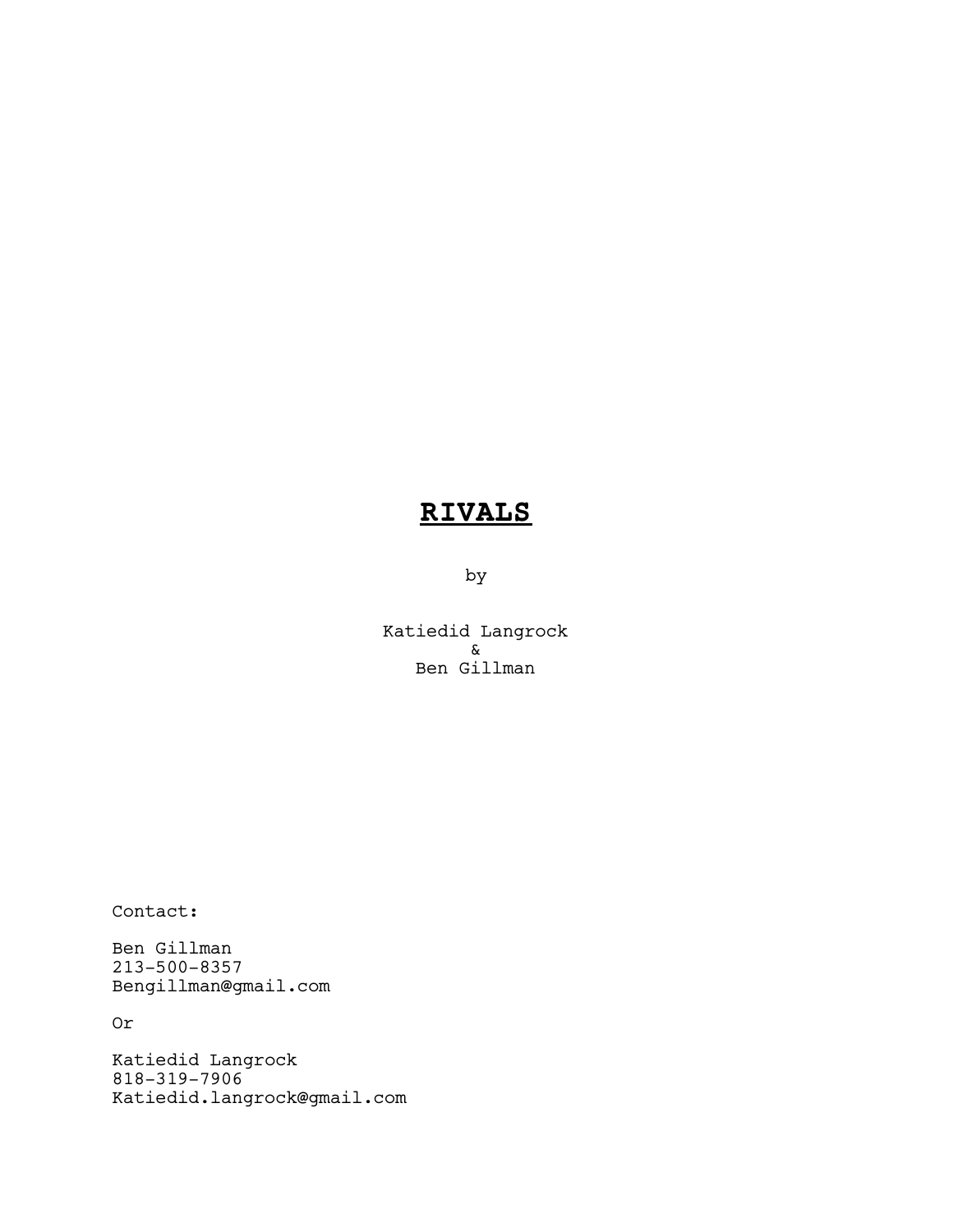# RIVALS

By: Ben Gillman & Did Langrock

BEGIN HOOK

INT. DANIELLE'S BEDROOM - NIGHT

DANIELLE, 20s, gorgeous, and MATT, 20s, handsome, burst into Danielle's room, drunk and furiously making out. They dodge around a few boxes that haven't been unpacked and head straight for the bed.

> MATT (in between kisses) Say it again, Danny.

DANIELLE (in between kisses) "Roads? Where we're going we don't need roads!"

MATT You are so cool.

They continue attacking each other with kisses.

DANIELLE

Matt, no strings attached. OK? We're new roomies. Nothing serious. Just a little naked polka.

MATT

You are so cool!

Matt and Danielle fall to the bed. They pull at each other's clothes. Matt brushes a sweatshirt from the bed, then stops:

> MATT (CONT'D) (between kisses) What's that?

DANIELLE (between kisses) Just an old sweatshirt... from college.

Matt stops and picks up the sweatshirt. It reads: MICHIGAN.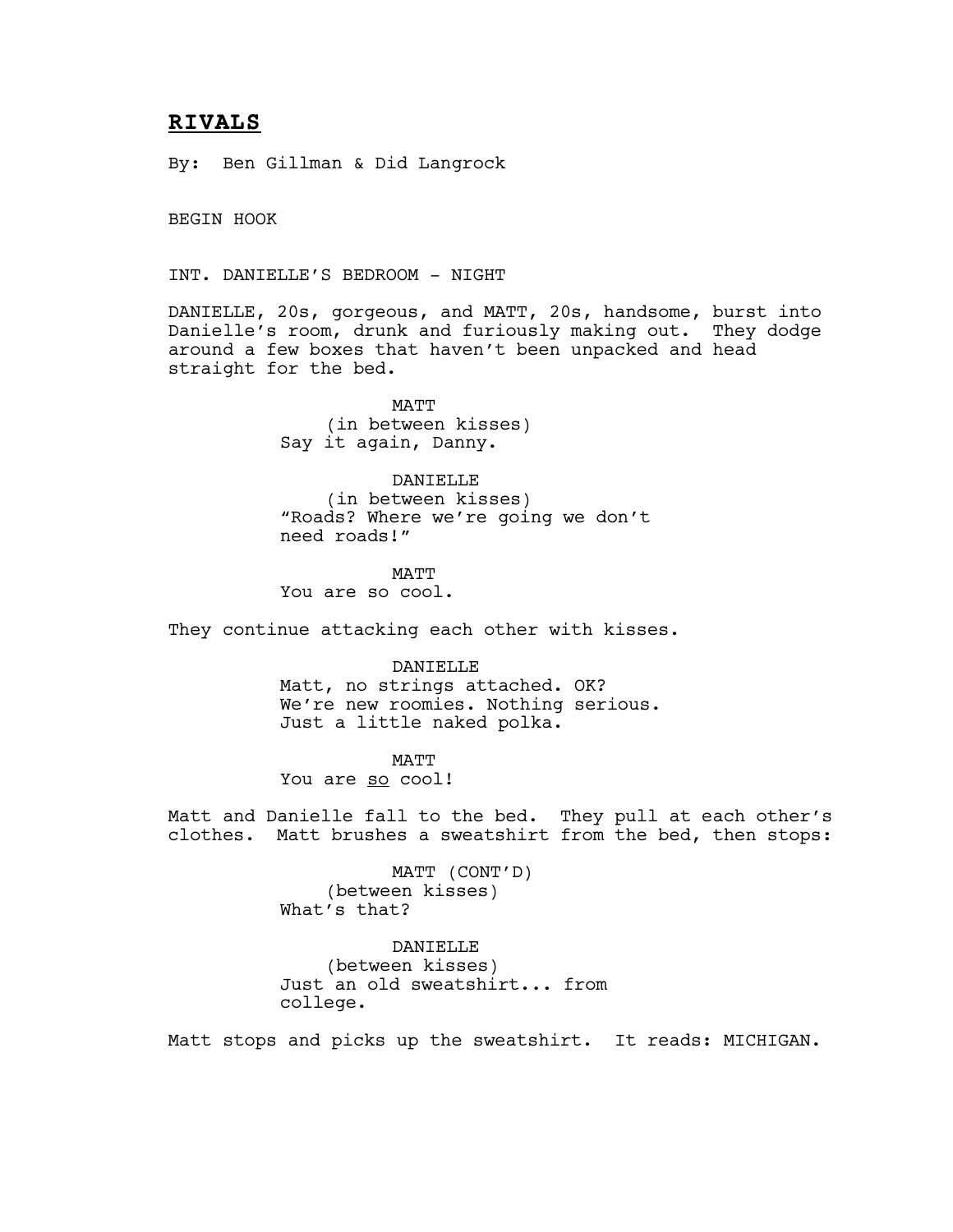MATT (not amused) You went to Michigan?

DANIELLE

Yeah. Why?

MATT I went to Ohio State.

Danielle gasps. She and Matt burst apart - completely repulsed by each other.

END HOOK

COMMERCIAL #1

BEGIN ACT 1

INT. MATT & DANIELLE'S APARTMENT LIVING ROOM - NIGHT Matt and Danielle charge into their shared living room. K.C. (the nerdy, 3rd roommate) sits on the couch.

> MATT (to Danielle) I can't believe I almost had rebound "polka" with you.

DANIELLE It would've been the best you ever had. We Michiganites do it Wolverine-style.

MATT So you're saying: You Bite?

K.C. is clearly uncomfortable with all this.

K.C. Hey, guys. Just sitting here. Fully able to hear everything.

DANIELLE How're you a Buckeyes fan? That's a nut. You root for nuts.

K.C. turns on the television, trying to ignore the fight.

MATT That's your argument? Your mascot is cooler?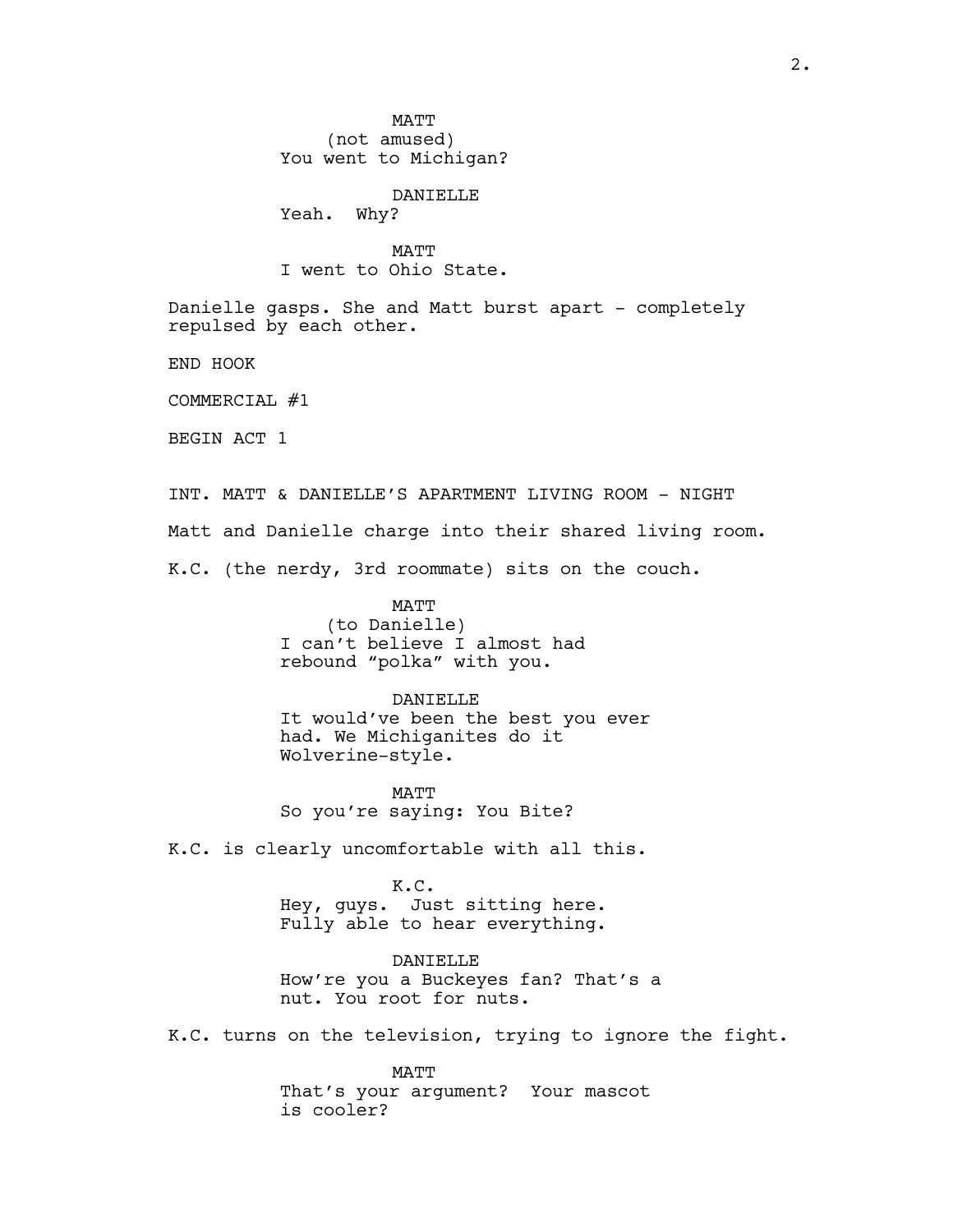K.C. Oh, I love this Gilligan's Island. MATT (still to Danielle) I can't argue with you about this. Your team sucks. Period. DANIELLE  $57 - 42 - 6$ . Matt grabs the remote from K.C. and turns off the tv. K.C. Hey! MATT (to Danielle) You know? K.C. Know what? DANIELLE I know.  $57 - 42 - 6$ . Michigan and Ohio State have played 105 games. Tied 6 times. Ohio State won 42 times. Michigan's won 57 times. Michigan rules... by a lot. MATT I hate it when I'm angry and turned on. Matt clenches his fists and growls. DANIELLE You might want to loosen your hand. You're gonna need it tonight. MATT Gladly. I'll loosen her right now. My hand's a Buckeye fan. DANIELLE So it's used to playing with nuts? Matt charges into his bedroom. The door slams behind him. Danielle follows and pounds on the door. DANIELLE (CONT'D)

That's my room!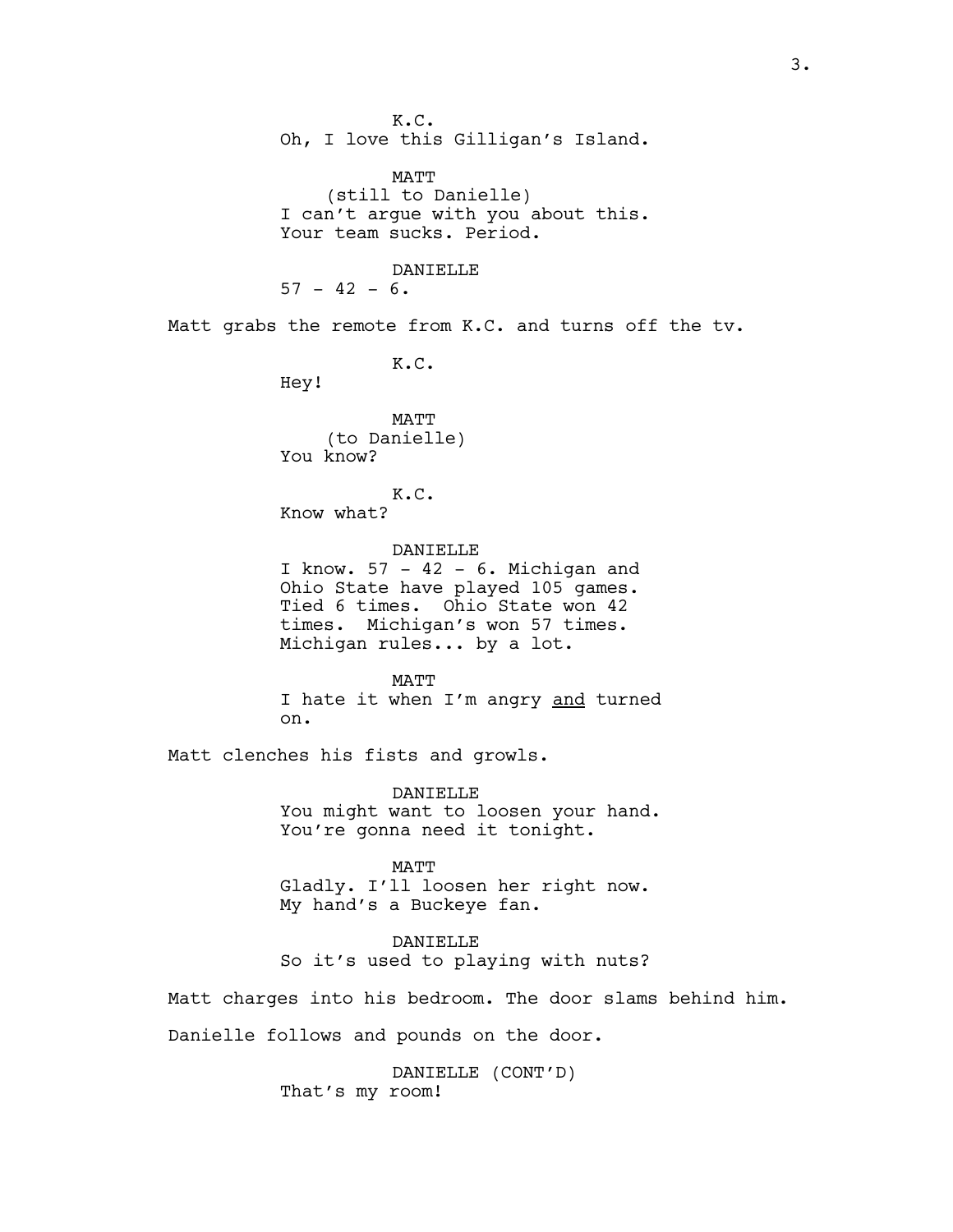Matt emerges and charges across the apartment toward the other bedroom.

# MATT Well, it was my room a week ago!

Matt goes into one room and slams the door. Danielle goes into the other room and slams the door.

K.C. picks up a magazine. He is left alone.

K.C. (re: magazine) Kate Winslet's looking good.

EXT. MATT AND K.C.'S BEDROOM - DAY

Matt and K.C. are both crammed into one uncomfortable bedroom. There's almost no floor space between their two beds, and the room is cluttered with Matt & K.C.'s things.

> MATT Ohio State won the past five years in a row. I should've said that.

K.C. Are you still talking about this?

### MATT

We've had twice as many Heisman trophy winners. Could've said that.

K.C. My roommates are crazy people.

MATT (collapsing) I don't know what I'm doing anymore. First, Christine dumps me. Now this thing with Danielle. I miss Christine.

# K.C.

You miss Christine. I miss having my own room.

MATT You know, we wouldn't need a third roommate if you could keep a job for longer than a month.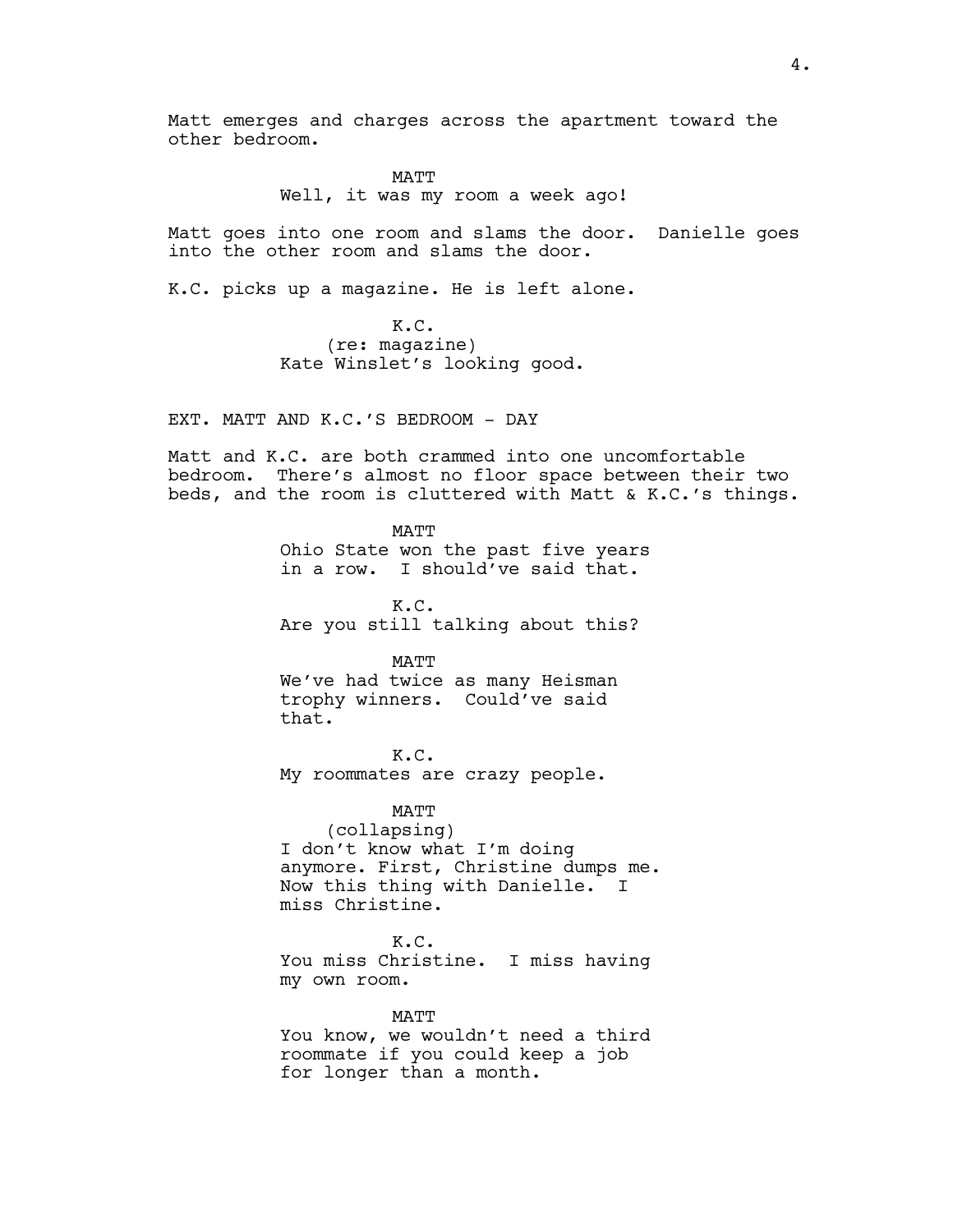K.C. I'm searching for the dream!

MATT I used to dream. Naked Christine playing the piccolo.

K.C. Snap out of it, Matt. Need I remind you: She sent you the Dumping Doctrine of Despair.

MATT 5 pages of insults. Christine never said a bad thing about bin Laden.

K.C. takes the letter off their bedside table.

K.C. "Dear Matt..."

MATT Why're you acting like one of my high school students?

K.C. holds out the letter and continues to read it aloud. Matt grabs for it. They chase one another around the room, hopping from bed to bed over piles of stuff.

> K.C. (continuing to read) "I don't know an easy way to say this but... remember our wedding you thought was next month?"

Matt grabs the letter out of K.C.'s hands.

MATT

Ha-ha!

K.C. (re: his mind) Whatever, it's all up here.

Matt smacks K.C.

K.C. (CONT'D) Harder to remember now.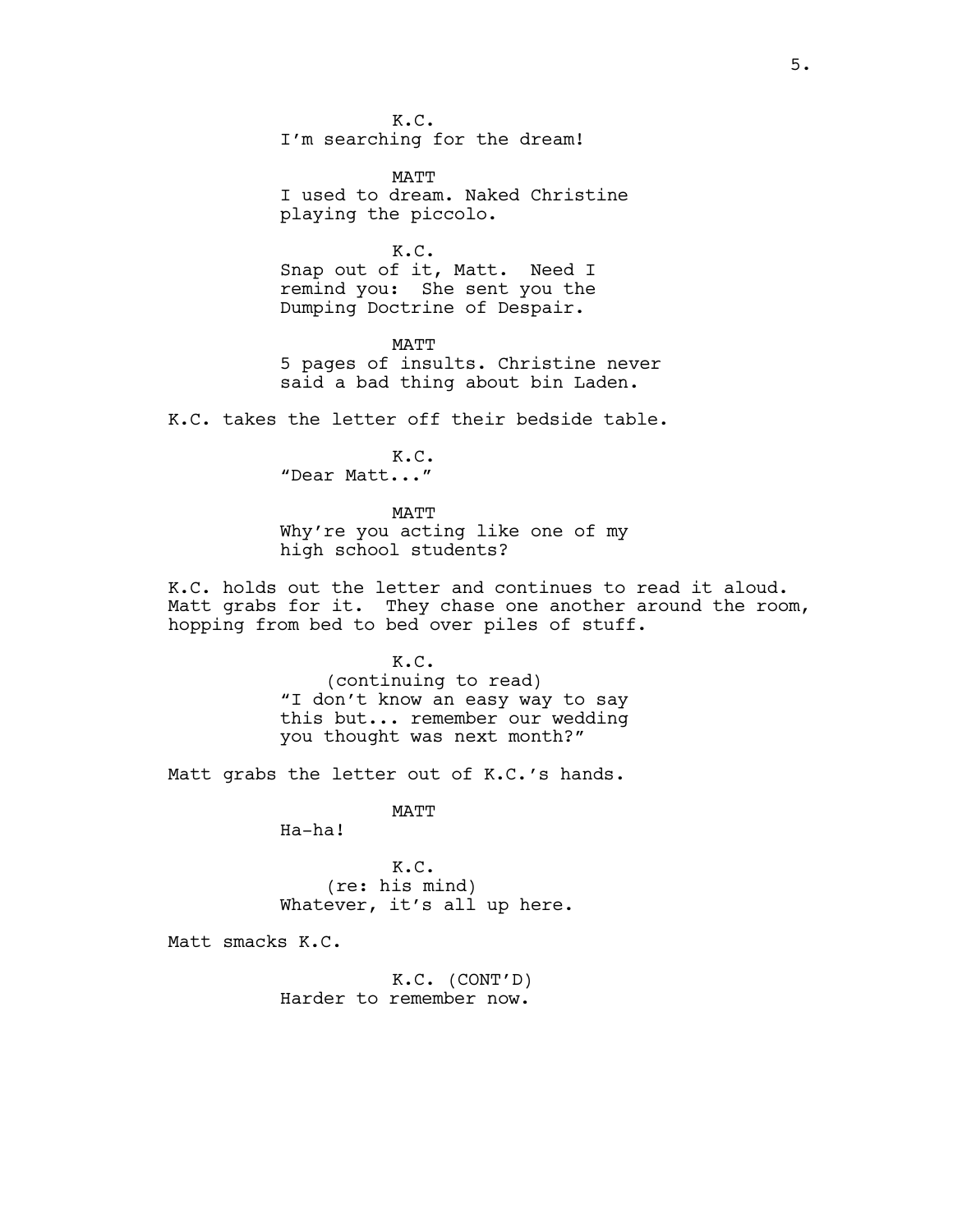INT. INTERCUT - DANIELLE'S BEDROOM/ THE WINGS JOINT

Danielle is on the telephone in her bedroom. She is talking to Aisha, at a booth in The Wings Joint. Aisha talks on her earpiece as she types at her computer.

> DANIELLE Look, I'm not saying I'm gonna sleep with Matt.

AISHA Don't do it.

DANTELLE I don't sleep with OSU fans.

AISHA Don't do it.

# DANIELLE

Would you listen... I'm just asking, what do think it would take to make Matt a Michigan fan?

AISHA Oh, when you put it that way... Don't do it! (recomposing) Danny, look, there's 5 reasons why not to sleep with your roommate...

Aisha continues typing.

DANIELLE Are you blogging about this while we're talking?

AISHA Reason 1: It's more important to get rent, than to get nookie.

DANIELLE Aisha, knock it off!

AISHA Oops, my food's here. Going through a tunnel. Love ya. Bye.

Aisha clicks off her earpiece.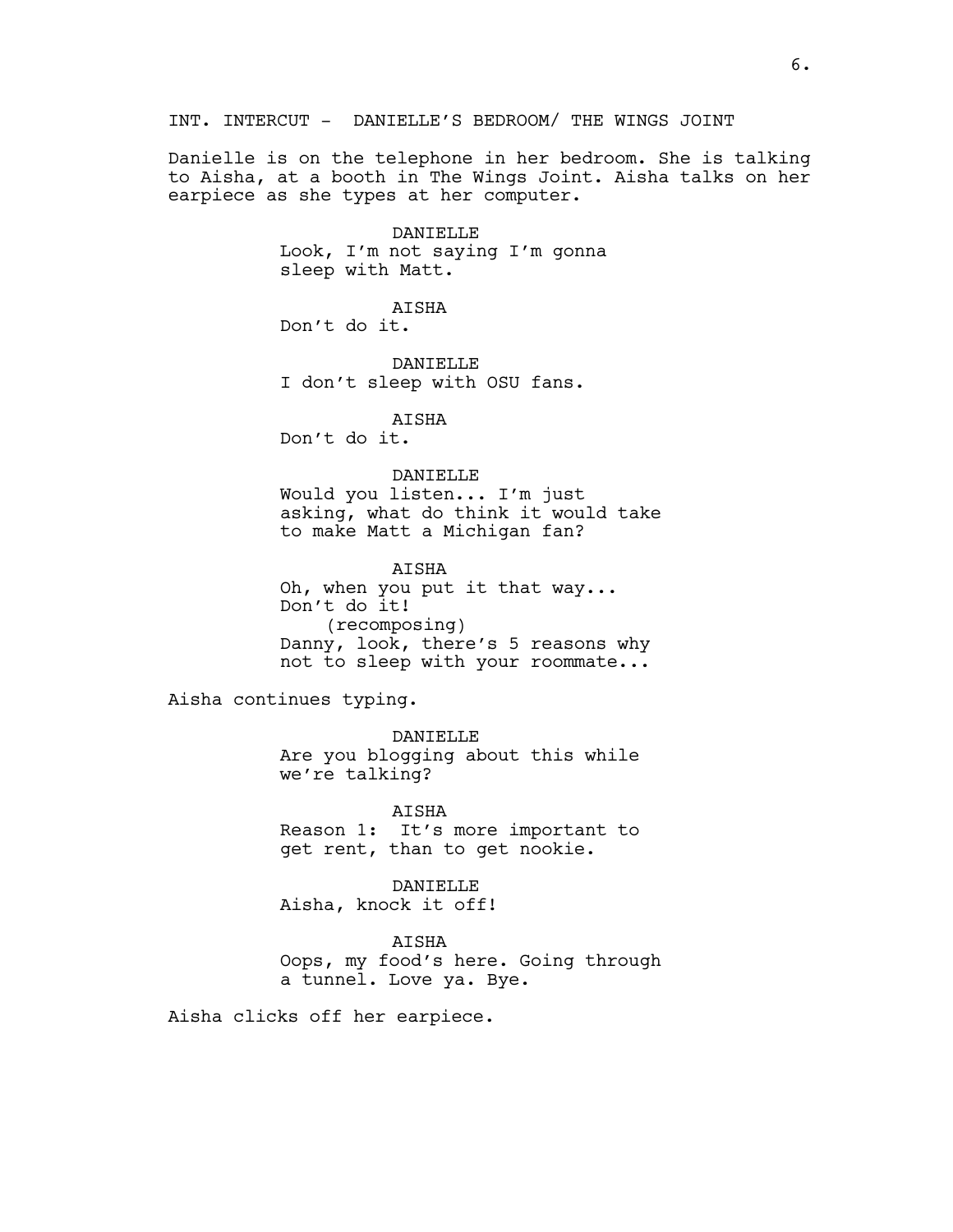Aisha is sitting at the booth working when CHRISTINE, the bubbly General Manager of the wings joint plops down in the booth, with a basket of wings.

#### CHRISTINE

Basket of wings. Level 6 sauce. Hot enough to make you glisten but not sweat.

#### AISHA

Will you feed me? I can't have sticky fingers while I'm typing.

Christine picks up a wing and starts feeding Aisha.

CHRISTINE Sure. What else do I have to do? I'm just the manager.

## AISHA Love ya, Christine.

CHRISTINE Love you, too, Aisha. Even with your messy mug.

Christine smears a wing across Aisha's cheek.

#### AISHA

Oooh, that's a good one. (goes back to typing) Reason 2: Everything changes once you've seen a friend's messy spot.

CHRISTINE I thought your blog was G-rated.

#### AISHA

It's my newest entry: 5 Reasons NOT to hook up with your roommate. In honor of your friend Matt, and my friend Danielle. Oops. Please tell me you heard about them already.

#### CHRISTINE

Nope.

Aisha crosses her arms and nods her head, ala Dream of Genie.

AISHA How about now?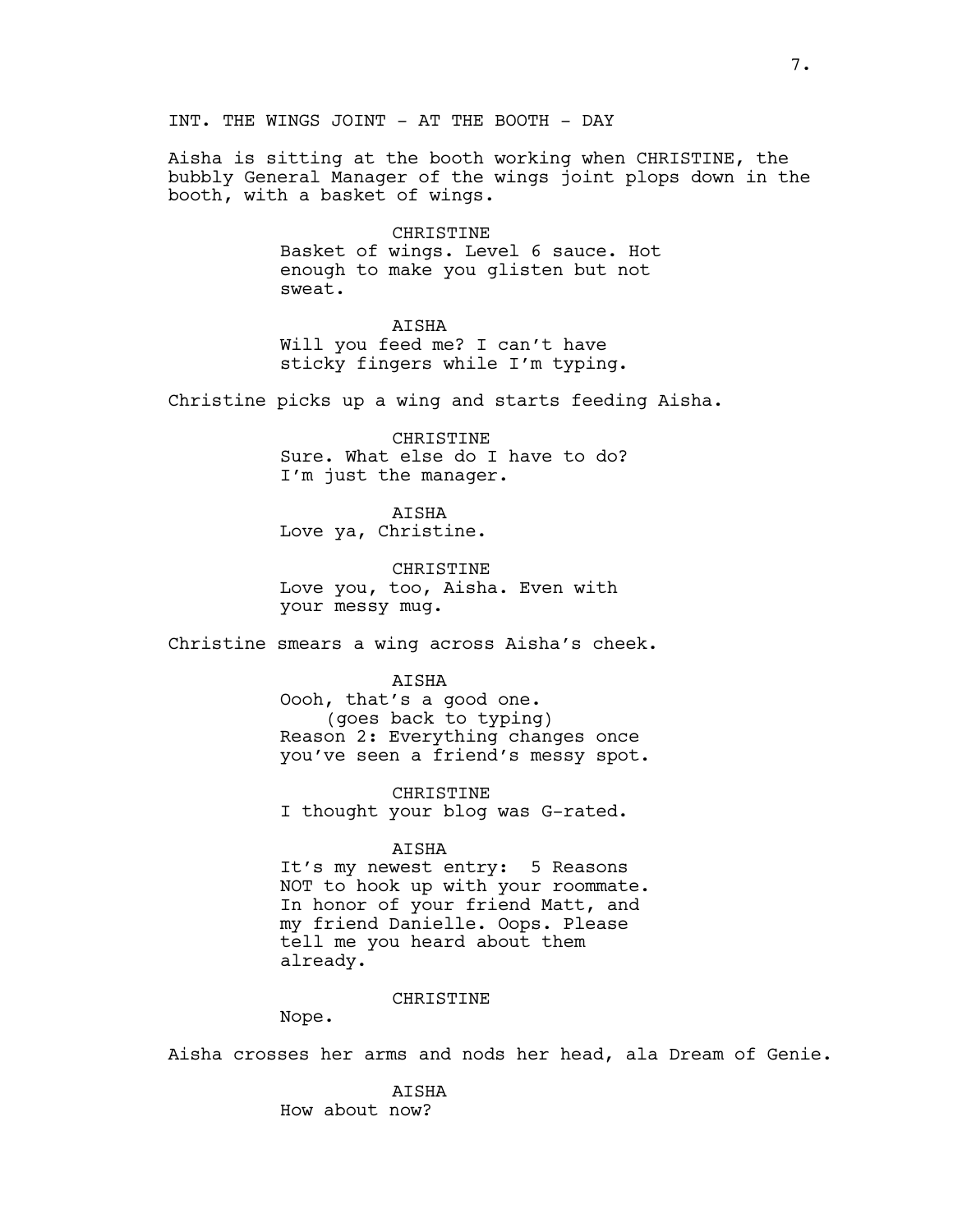Matt and K.C. enter, unnoticed by Aisha and Christine.

Christine tears up.

CHRISTINE Wow. I didn't expect him to move on so fast.

AISHA Aw, Tini. I know. Come here.

Aisha and Christine hug. Christine cries harder.

AISHA (CONT'D) You just smeared wings sauce all over my back, didn't you?

CHRISTINE Yeah. The shirt contrasted with your skin tone, anyway.

AISHA There's my girl.

Christine and Aisha laugh. Aisha wipes Christine's tear.

Matt and K.C. walk in. Christine instantly recomposes herself. Matt and K.C. sit down at the booth with them.

CHRISTINE

(Manic) Hey, guys. How're you doing? I'm great. Can I get you some free wings?

K.C. Wings? Free? Why that sounds right up my alley.

MATT (re: Aisha's smeared face) I like the new look.

AISHA (re: back of her shirt) Thanks. It matches my shirt.

MATT (to Christine)

Hey.

CHRISTINE

Hey. Love to chat, but gotta break in my new shoes. Wings, coming up.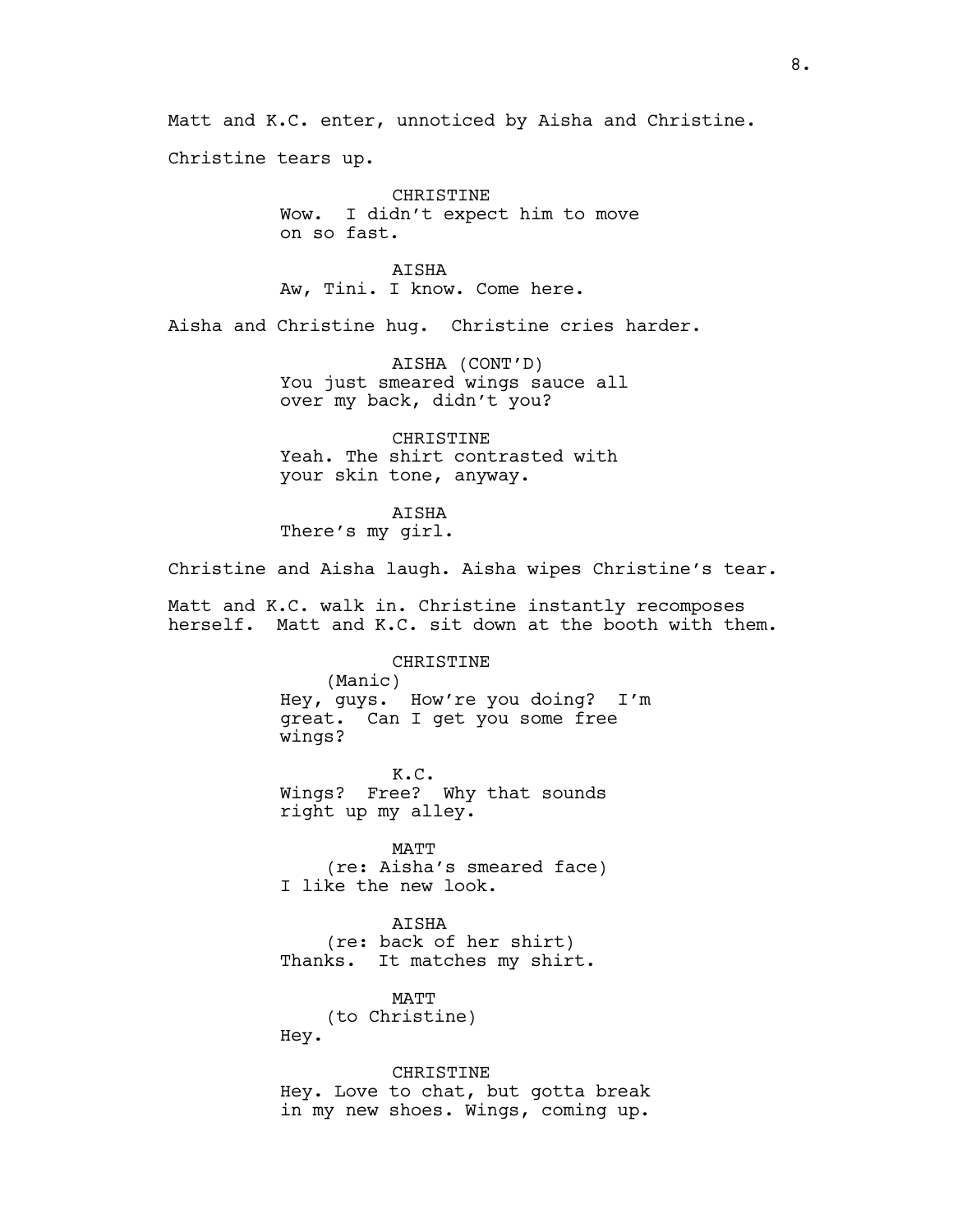Christine gets up and leaves. Matt squirms as he watches Christine leave.

> MATT It's weird being here. It feels too soon.

> AISHA Well, we're not giving up the Wings Joint because you feel tense. Oooh, that's a good one.

Aisha goes back to typing.

K.C. Yeah, Matt. We forgave Christine. Why can't you?

MATT Little bit different.

AISHA (announcing) Reason 3: Releasing tension builds new tensions elsewhere.

K.C.

Huh?

MATT Sounds like one of her blogs.

AISHA

Hey, this blog helped you find your new roommate-slash-play thing.

MATT And thanks for that. Couldn't mention she went to Michigan?!

K.C. Oh god, not this again. (yelling for Christine) Christine, could you bring me a

tall cyanide on the rocks?!

**ATSHA** Yeah. I'm sure Danielle isn't making a big deal out of this.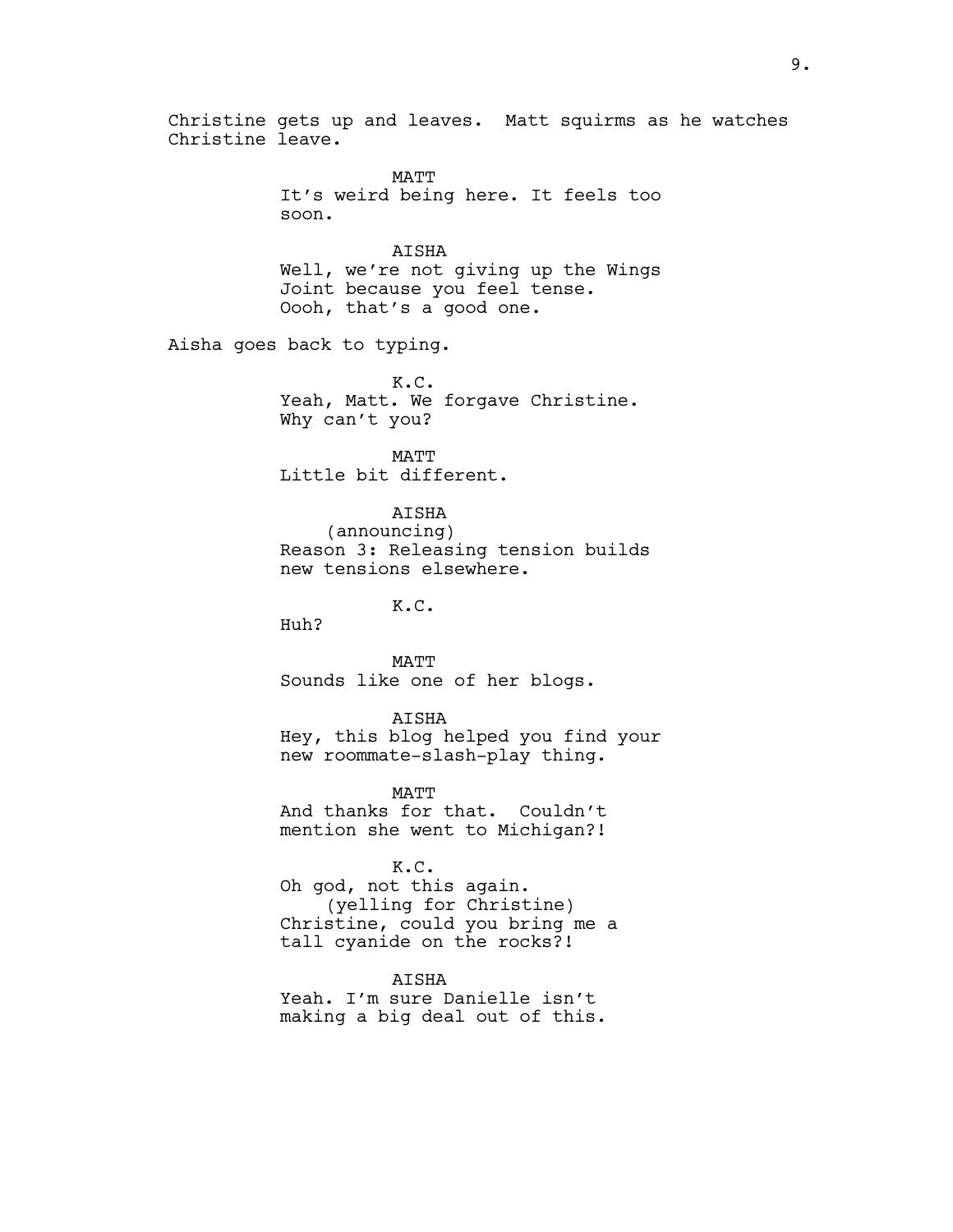INT. DANIELLE'S BEDROOM - DAY

Danielle finishes redecorating her entire bedroom from top to bottom with all of her Michigan apparel.

INT. THE WINGS JOINT - AT THE BOOTH - DAY

K.C. Give Matt a break. He's still reeling from Dumping Doctrine.

MATT

Of Despair.

**ATSHA** C'mon, it's not that bad.

K.C. pulls out the letter and reads:

K.C. (reading) "Matt you are too controlling, and you love your students more than you love me."

MATT Where'd you get that?

K.C. We share a room now. Your trash is fair game.

Matt grabs for the letter. K.C. keeps it out of reach.

**MATT** It's humiliating.

K.C. It's hilarious.

AISHA It's accurate. (off Matt's look) From one point of view.

MATT This from the single girl who blogs about "Keeping A Man."

A cute BASKETBALL GIRL with pigtails walks by.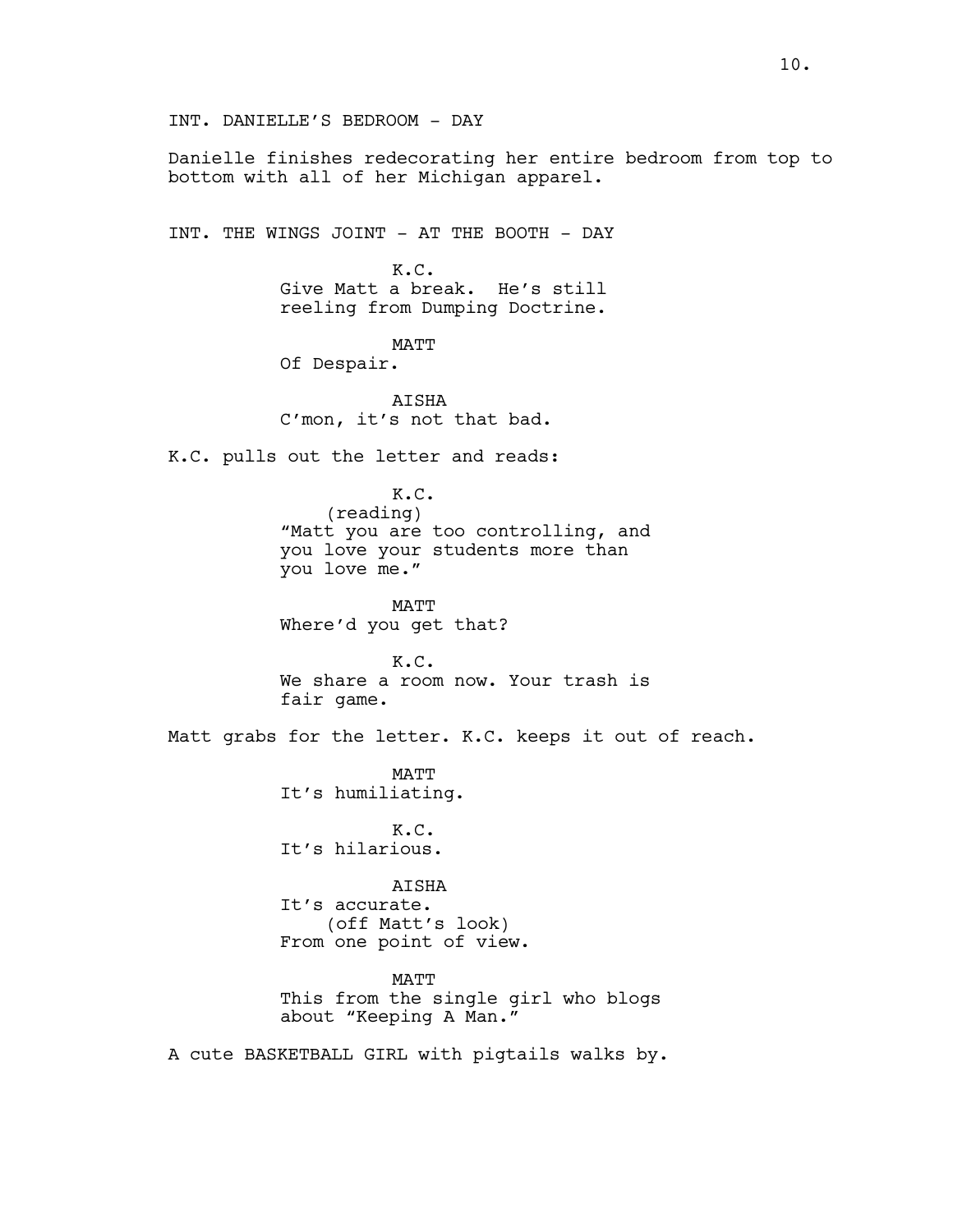BASKETBALL GIRL (as she passes) Hey, K.C.

K.C. is clearly smitten.

AISHA

(imitating) "Hey K.C., Look: I'm so pretty with my pigtails and my perky little basketballs. Come talk to me."

K.C. Nah, I can't talk to Basketball Girl. Maybe another day.

AISHA Buck buck buck b'gah

K.C. I'm not scared.

**MATT** 

Prove it. She's right over there.

K.C. turns to see BASKETBALL GIRL standing by some novelty Pop-A-Shot basketball games.

K.C. suddenly goes into a trance.

INT. THE WINGS JOINT - POP A SHOT - DAY

K.C. gets up from the booth and dances over toward Basketball Girl. They have a FANTASY DANCE - like when Garth goes after Dream Woman in "Wayne's World" with "Foxy Lady,"

INT. THE WINGS JOINT - AT THE BOOTH - DAY

K.C. is still seated, but coming out of his trance.

MATT So I'll take this as you not going after her.

K.C. (pulling out the letter and reading again) "You can be condescending and inappropriately sarcastic."

Christine (clearing a nearby table) overhears the letter. She looks aghast at what she's hearing.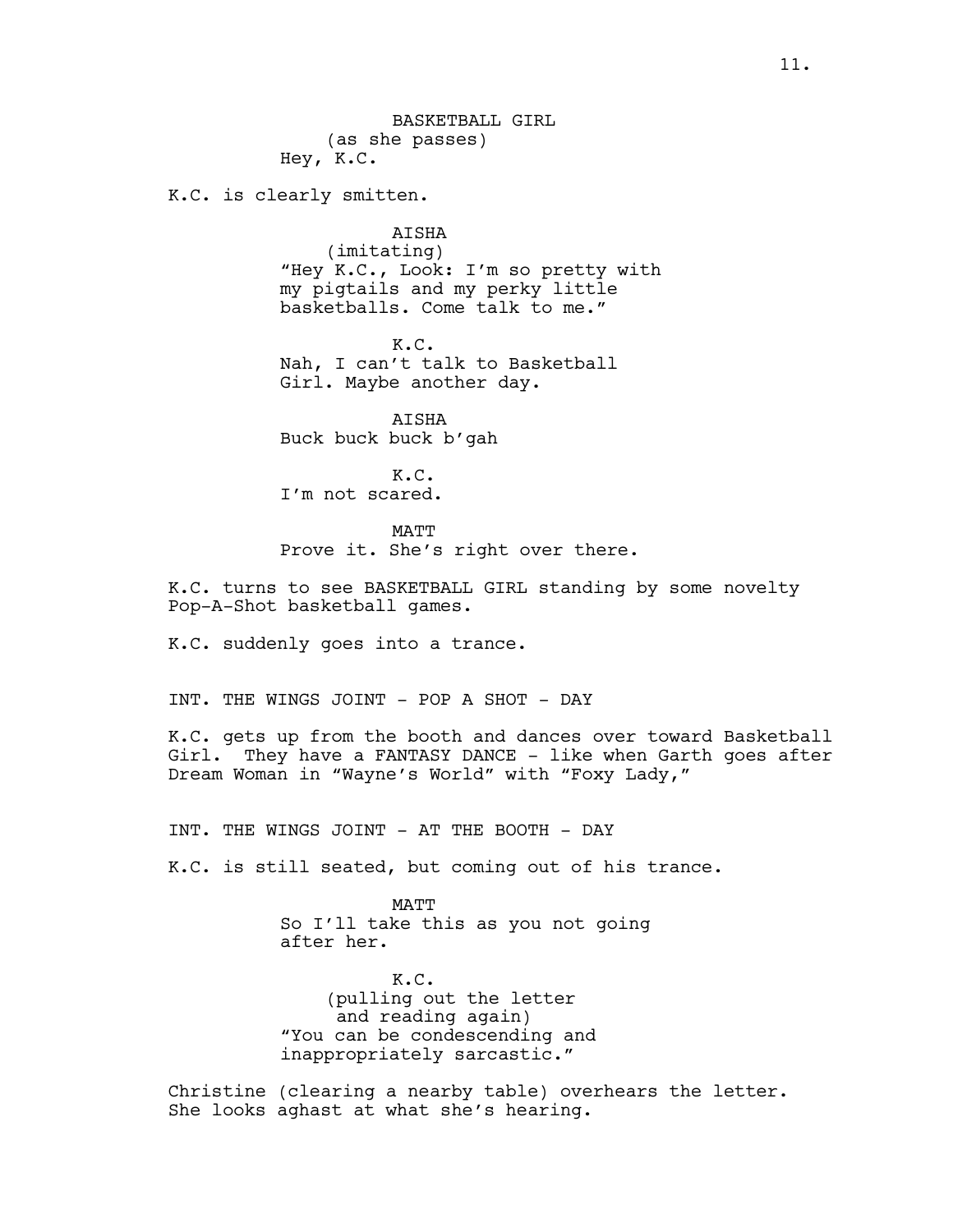Matt grabs for the letter again.

K.C. (CONT'D) (still reading) "You have sudden outbursts of anger."

Christine puts down her tray and power walks over to Aisha and physically pulls her off her stool.

> CHRISTINE Aisha, I need to talk to you.

Christine pulls Aisha away from the table.

Matt and K.C. fight over the letter. Matt grabs it back.

K.C. That's cool. It's all up here.

K.C. points to his head. Matt threatens to smack K.C.

K.C. (CONT'D) Don't hit me again.

INT. THE WINGS JOINT - BY THE BAR - DAY

Christine seats Aisha at the bar.

CHRISTINE

What the hell did you write in that letter?

AISHA Uh, OK. (Reciting) "Dear Matt. I don't know an easy way to say this but..."

CHRISTINE No. Did you have to make it so mean?

AISHA You broke off an engagement. What

was I supposed to say? "I love you, you're perfect, but I have doubts?"

CHRISTINE That've been perfect.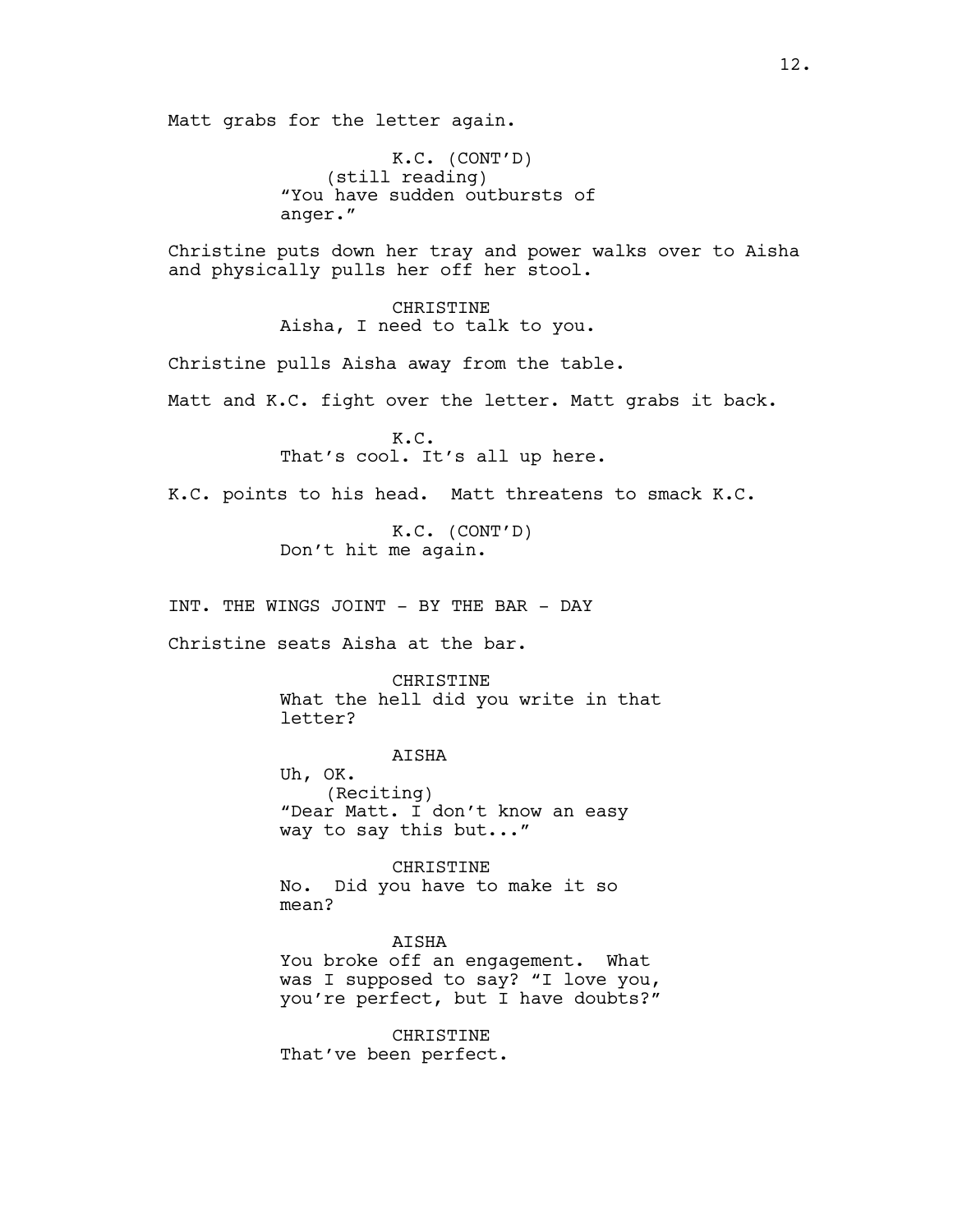AISHA Oh... Boy, did you give Matt the wrong message.

CHRISTINE You've got to tell Matt that you wrote that letter.

AISHA No! I don't want Matt pissed at me.

CHRISTINE I don't want him pissed at me either. I still want him in my life. And maybe... Please just tell him.

INT. THE WINGS JOINT - AT THE BOOTH

Aisha walks over to Matt and K.C. She shoots a strawful of water at both of them.

MATT & K.C.

Hey!

AISHA Matt, Christine wanted me to tell you...

MATT Aisha. Shut it about Christine.

AISHA (through shut lips) Christine wanted me to tell you...

**MATT** I need to take a breather.

Matt walks away.

K.C. is gazing at Basketball Girl again. Aisha tosses a chicken wing at K.C.

K.C.

Hey!

AISHA

Come on.

Aisha pulls K.C. out of the booth.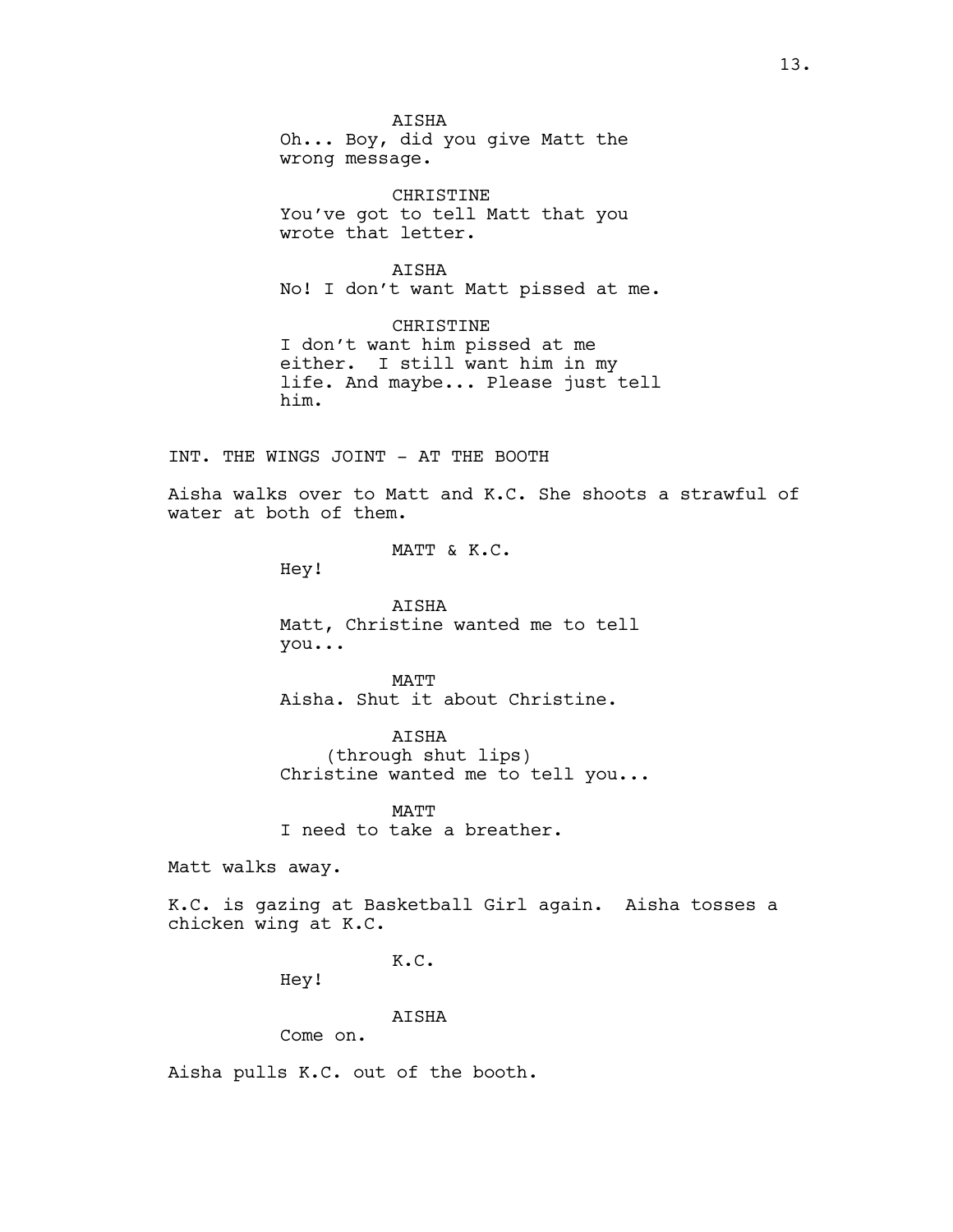INT. THE WINGS JOINT - BY THE BAR - DAY As Matt is leaving, Christine catches up to him. CHRISTINE Matt, where're you going? Your wings aren't up yet. MATT I just remembered I forgot to brush my teeth, and you know... war against plaque. See ya. Matt leaves. CHRISTINE (to herself) I love you. You're perfect. But I have some doubts. Christine pours herself a shot. She takes it. INT. THE WINGS JOINT - POP A SHOT - DAY Aisha pulls K.C. over to the Pop-A-Shot basketball game. K.C. What're we doing? AISHA Shut up, and shoot. Aisha and K.C. play Pop-A-Shot.. AISHA (CONT'D) First one to ten wins. K.C. You'll go easy on me, right? AISHA Not on your life. Aisha sinks shot after shot. K.C.'s not doing nearly as well. K.C. You're making me look bad in front of Basketball girl. AISHA You're bound to look bad sometimes. (she stops shooting) Oooh, that's a good Reason #4.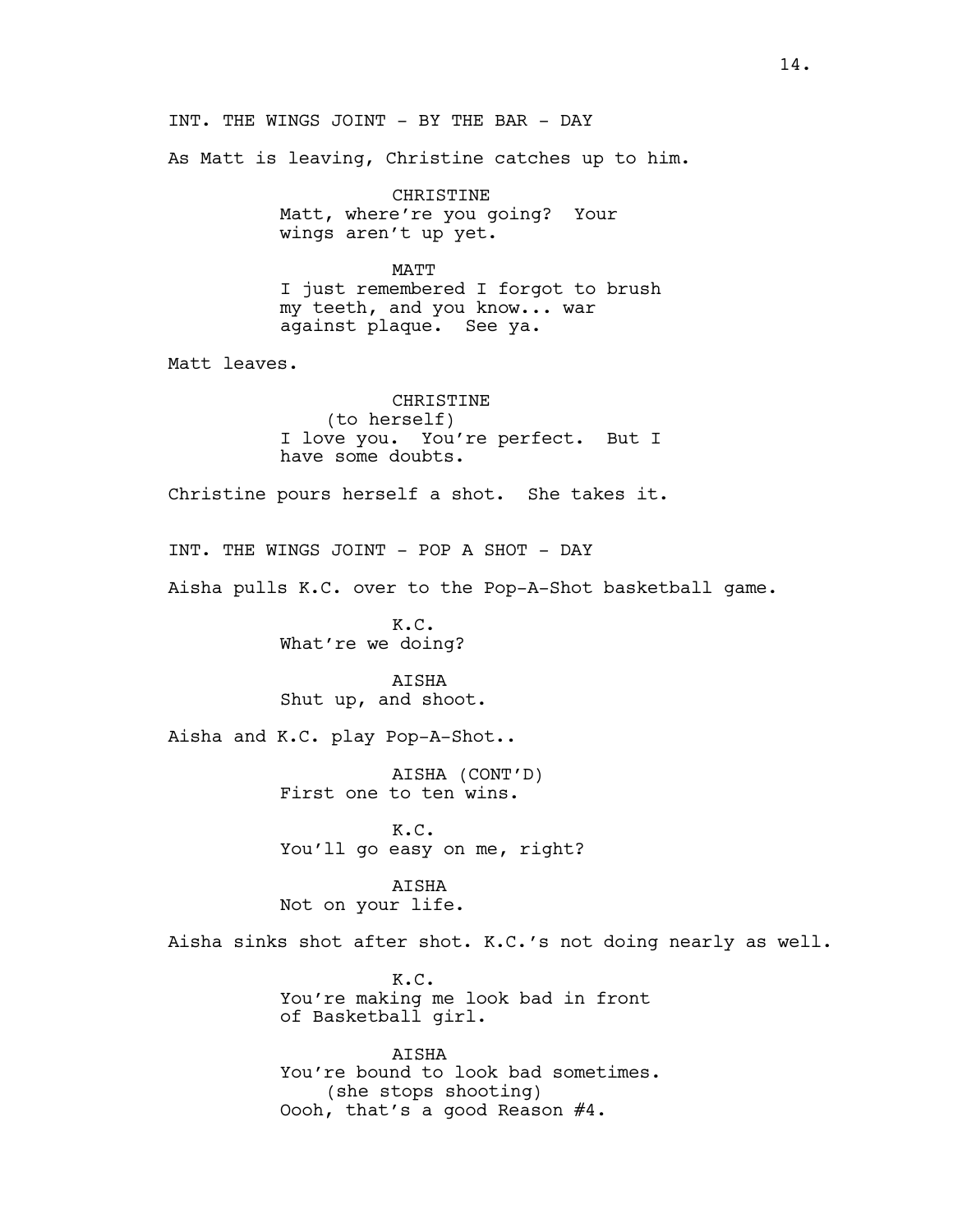Aisha stops shooting and runs away. K.C. is left alone.

K.C. How was this supposed to help me?

Basketball Girl comes up to K.C. and shoots a perfect Pop-A-Shot.

> BASKETBALL GIRL Your day just got a lot better.

Basketball Girl winks at K.C. and slips him a piece of paper. Then she walks away.

K.C. looks at the paper: it's Basketball Girl's phone number.

K.C. Not bad.

Without looking, K.C. picks up a basketball and shoots it.

It banks back and hits K.C. in the head.

END ACT 1

COMMERCIAL #2

BEGIN ACT 2

INT. MATT & DANIELLE'S APARTMENT LIVING ROOM - DAY

Matt comes in the front door of the apartment. He heads over to the couch and collapses.

Danielle's bedroom door opens. Danielle stands there in her Michigan sweatshirt. In just her Michigan sweatshirt.

> DANIELLE Hey there, roomie. I was just cleaning.

Danielle picks up a feather duster and dusts the T.V.

MATT

Wow.

DANIELLE (re: her Michigan shirt) You don't mind my cleaning outfit do you?

MATT No. I'm surprisingly okay with it.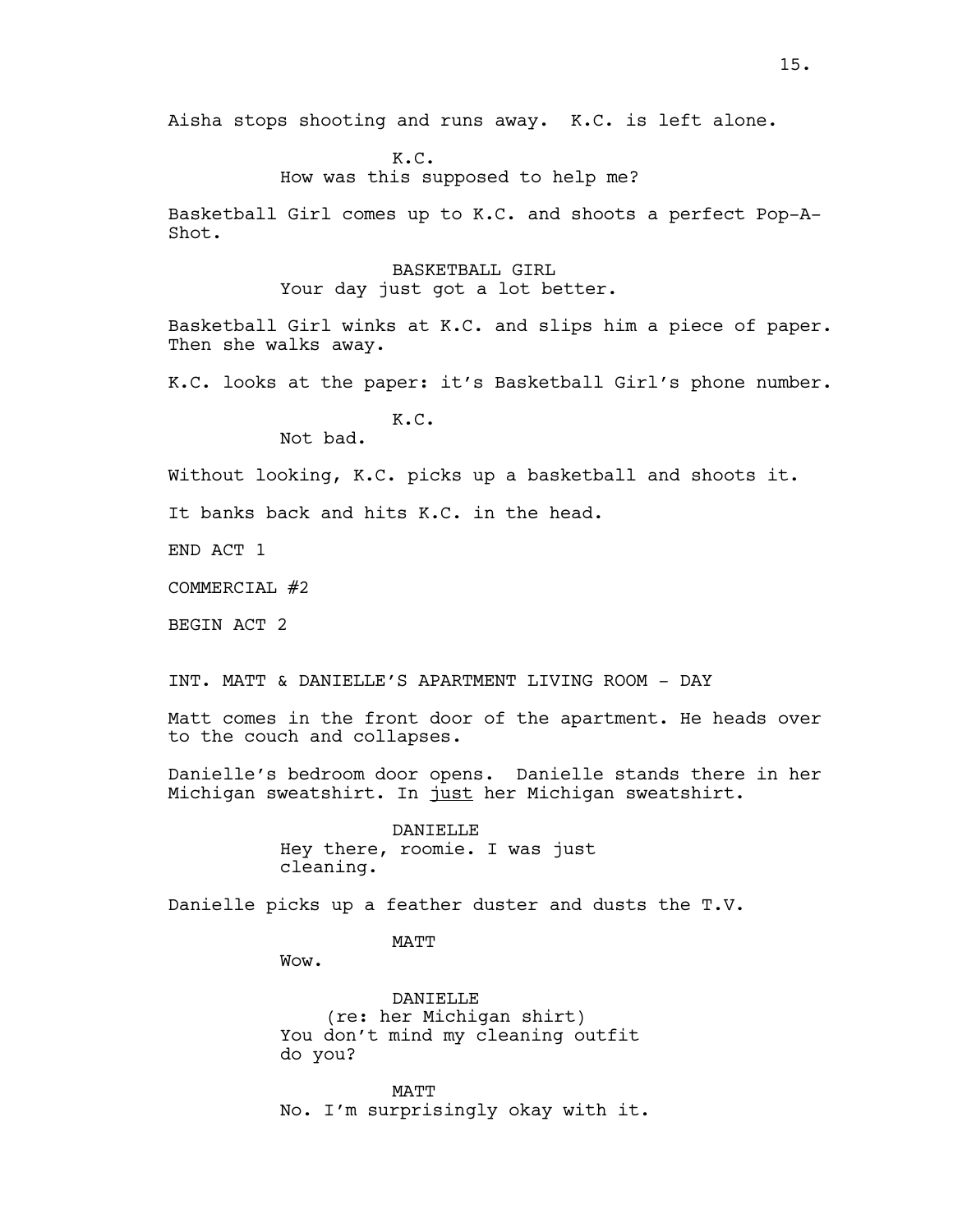INT. MATT & DANIELLE'S APARTMENT LIVING ROOM - MOMENTS LATER

Matt emerges from his bedroom. He's now wearing only his Ohio State boxer shorts.

> **MATT** I was thinking I would help. You don't mind my cleaning outfit, do you?

Matt lifts up a heavy box, flexing his arm and chest muscles. Danielle laughs.

> DANIELLE Not at all. Thank you. That's very helpful.

Danielle dusts the top shelf of the entertainment center. As she reaches, it lifts her sweatshirt just enough to show off her butt.

Matt gasps. Then laughs. This is one cool chick.

MATT You know, I'm gonna work out.

Matt drops to the floor and does push-ups. Danielle laughs.

DANTELLE Man, you get hot cleaning.

Danielle takes ice out of the freezer and starts melting an ice cube on her neck. She gets on the floor in front of Matt doing his push ups and she sighs as the ice melts. Danielle and Matt are smiling and clearly enjoying each other when:

K.C. bursts in the front door.

K.C. Our wings are ready. (seeing them) You guys realize I'm your third roommate, right?

Matt and Danielle break apart. Everyone looks uncomfortable.

INT. THE WINGS JOINT - AT THE BOOTH - DAY

Aisha is working on her laptop again. Numerous bowls of wings are on their table.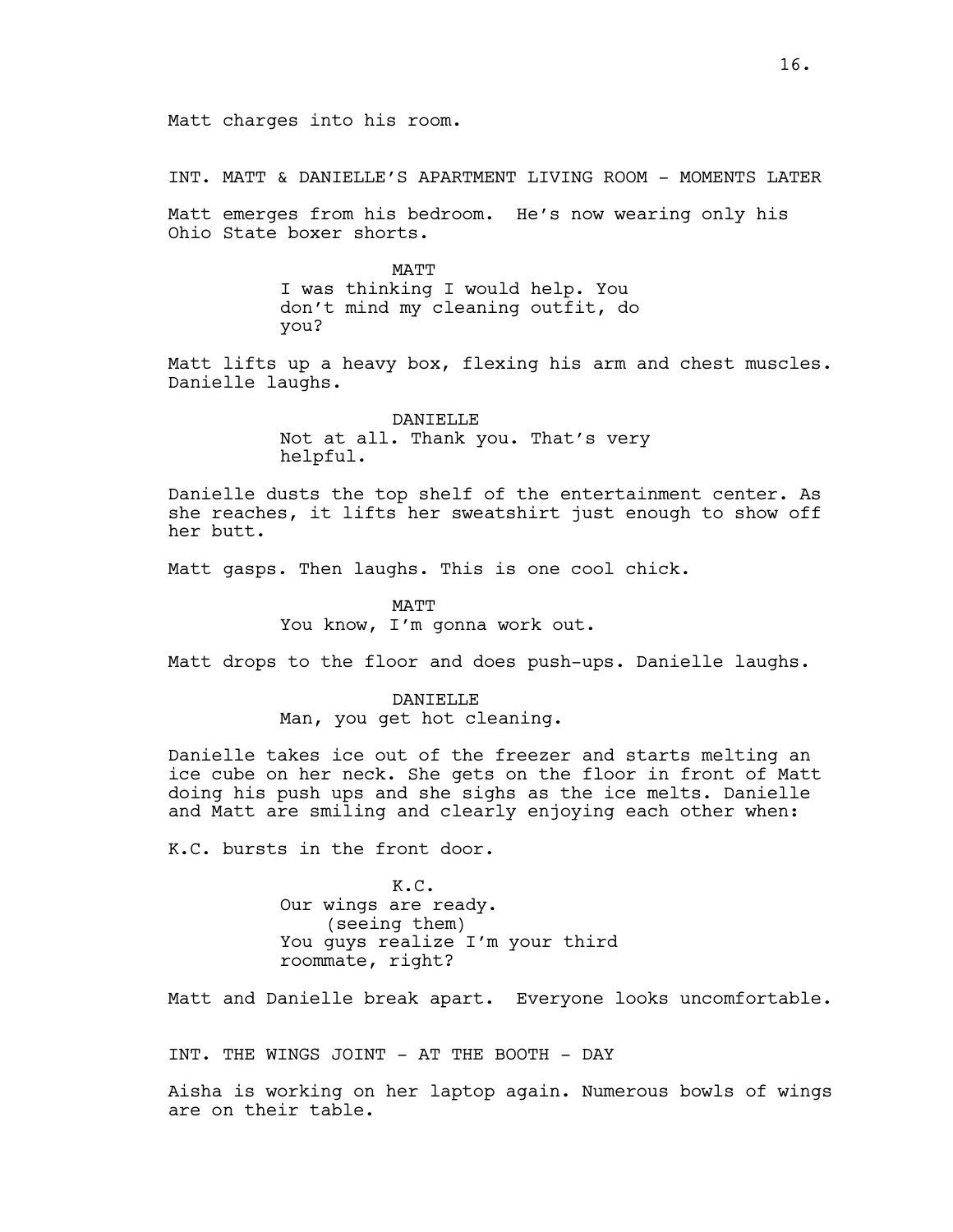Matt, Danielle, and K.C. come into the bar. Matt and Danielle are fully dressed again. DANIELLE Hey, Aisha! Ready for me to put my art school degree to work? So sad. AISHA I'm almost done with my blogging genius. Get ready to web design. DANIELLE K.C., shouldn't you be working? K.C. Nah, I quit my job. DANIELLE You quit your job? K.C. Of course. It's the third Saturday of the month. **MATT** K.C.'s not exactly what you would call a "dedicated worker." K.C. pulls the Dumping Doctrine out of his pocket. K.C. (reciting) "You are condescending to me with your superior attitude." MATT How'd you get that back? Matt grabs for the Doctrine. K.C. holds it away. Suddenly, Christine appears. She grabs the letter from K.C. K.C. Hey! Gimme... (noticing it's Christine) Uh-oh. CHRISTINE (to Aisha) Tell him. AISHA Alright.

17.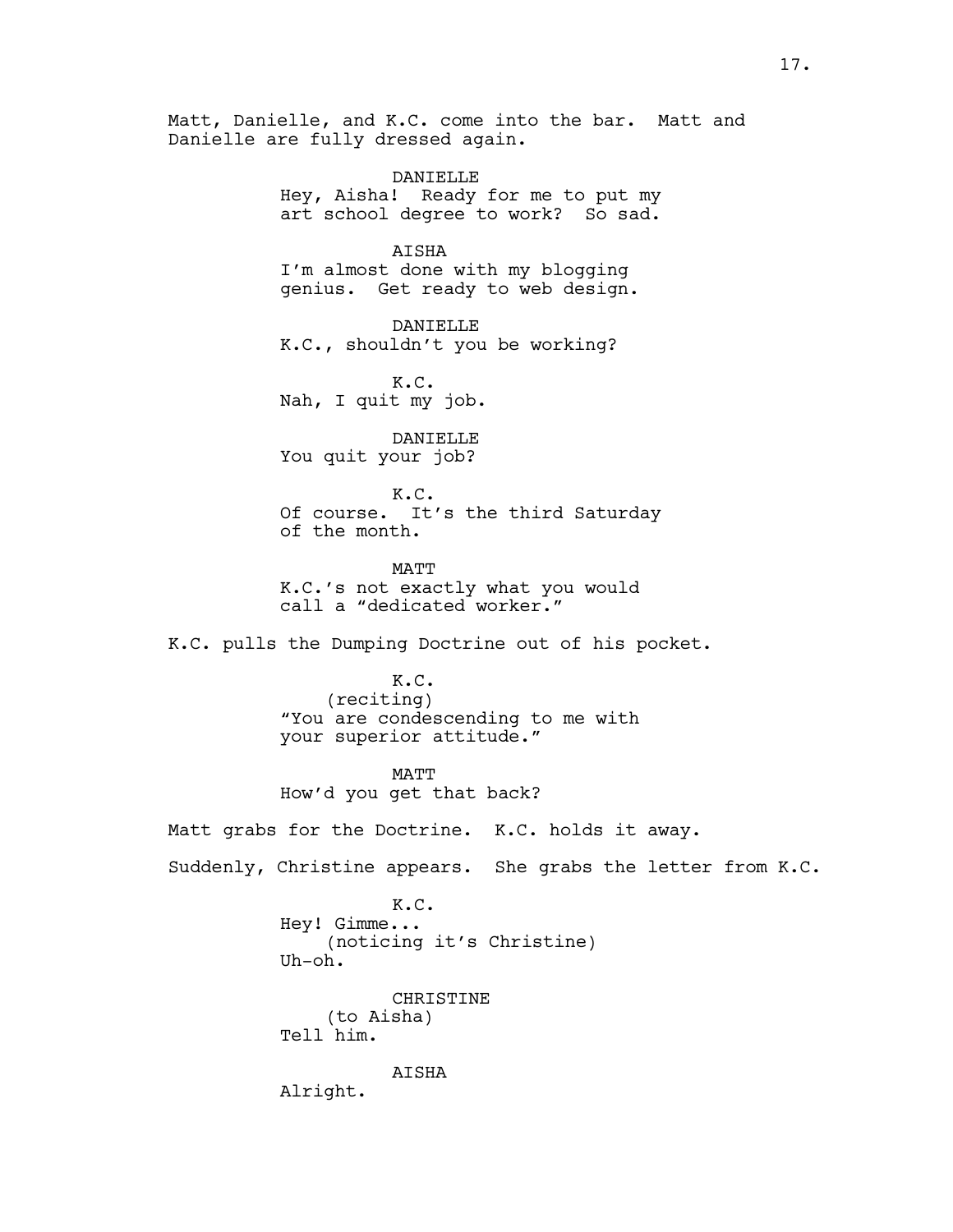Christine, K.C. and Danielle are left together. DANIELLE So you're the infamous ex, huh? CHRISTINE Yup. You're the new hook-up? A long awkward silence. K.C. Mmm. Good wings. INT. THE WINGS JOINT - BY THE BAR - DAY AISHA I've got to tell you something. (really quickly) Christine didn't write the letter. I did. Aisha braces for the worst. MATT I know. AISHA You do? MATT Aisha, please. It was exactly like your blog. It even had bullet points. AISHA So you're not mad at me? MATT I'm plotting your death, but I understand. You did it for her. AISHA So maybe you should talk to her... Right now. forces Christine down in the seat at the bar. Matt and Christine are face to face.

Aisha grabs Matt and pulls him away from the booth.

As Christine walks by, Aisha grabs her. They spin, and Aisha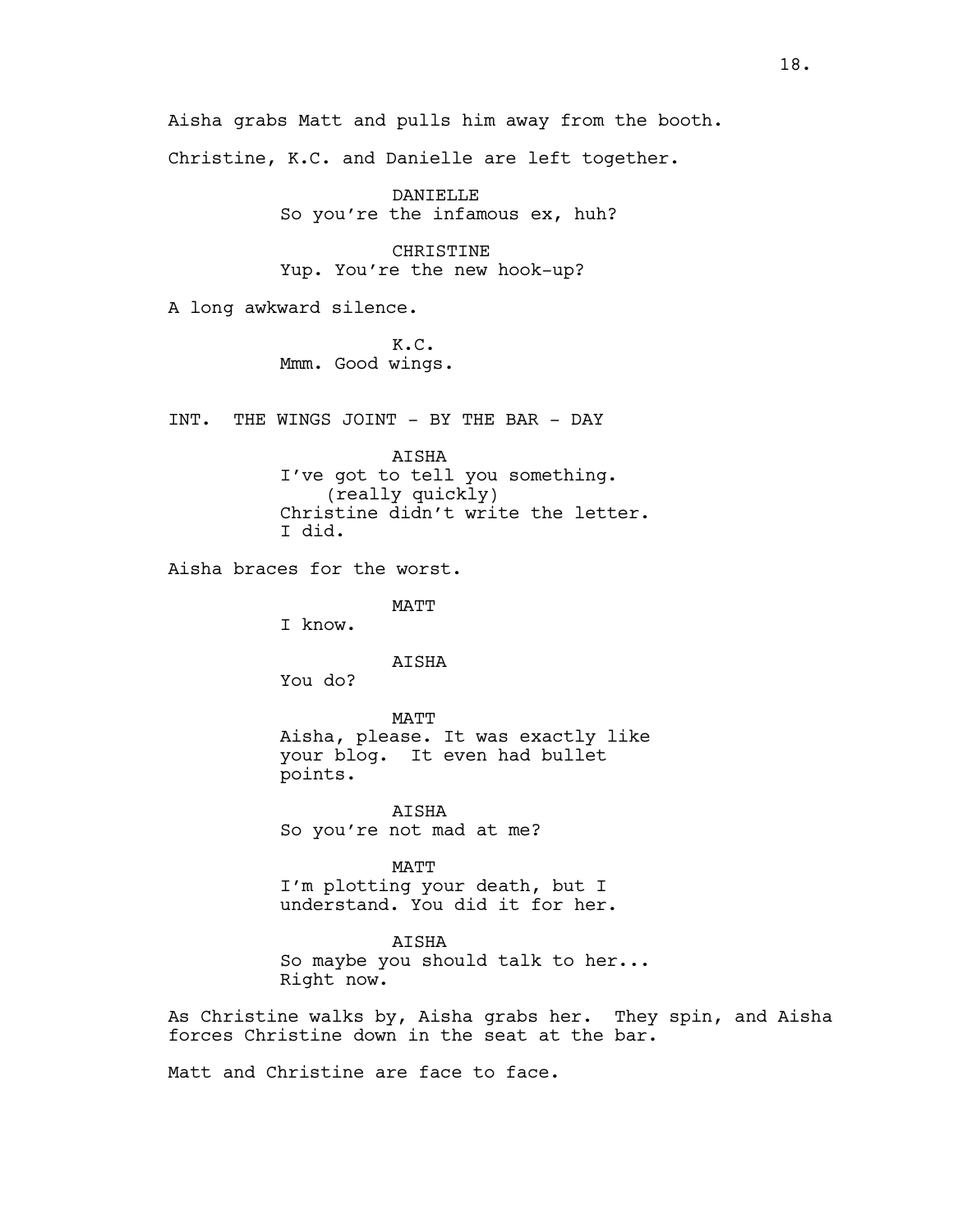Hey.

CHRISTINE

Hey. (pause) You want a shot?

MATT

Oh yeah.

They quickly take a shot.

INT. THE WINGS JOINT - AT THE BOOTH - DAY

Aisha sits back down with Danielle and K.C.

K.C. is gazing off into space again.

**ATSHA** What's with him?

DANIELLE He said something about Shorts Chick then just blanked out.

AISHA Oh... Shorts Chick.

Aisha gestures to Shorts Chick, a cute chick in short shorts, on the other end of the bar.

INT. THE WINGS JOINT - POP A SHOT - DAY

K.C. is enraptured in another fantasy, this time with Shorts Chick.

INT. THE WINGS JOINT - AT THE BOOTH - DAY

Aisha and Danielle shake their heads at K.C.

DANIELLE I thought he was in love with some Basketball Girl.

AISHA K.C.'s in love with any girl that smiles at him.

Aisha throws a chicken bone at K.C. He snaps out of it.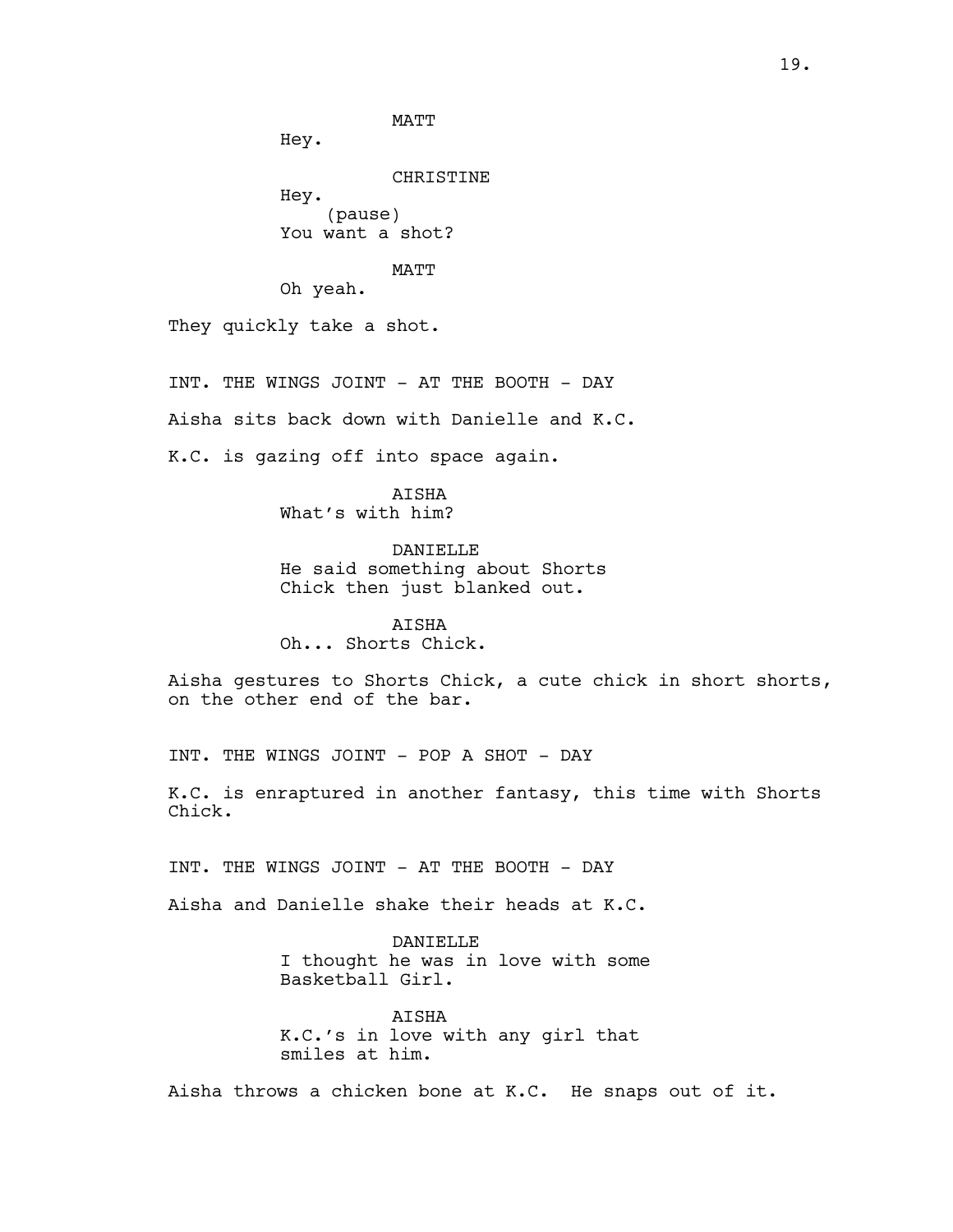K.C. Hey!... Eh, it's true.

INT. THE WINGS JOINT - BY THE BAR - DAY

Christine and Matt take another shot then sit in silence.

#### CHRISTINE

I'm pregnant.

MATT

WHAT?!

CHRISTINE I'm kidding. I'm not pregnant, I just wanted to get us talking.

MATT My heart just did a pole-vault.

CHRISTINE (with a laugh) Remember when I convinced you my grandmother was arrested for smuggling Mexicans?

MATT (laughing in spite of himself) And you got me to go bail her out.

CHRISTINE And there was the cop with the glass eye.

MATT I know I'll never look at hookers the same way.

CHRISTINE I've told you! That wasn't really my grandma!

MATT Well, it would've explained where you got your tricks.

They laugh with each other, until it turns to a long pause.

CHRISTINE

I miss you.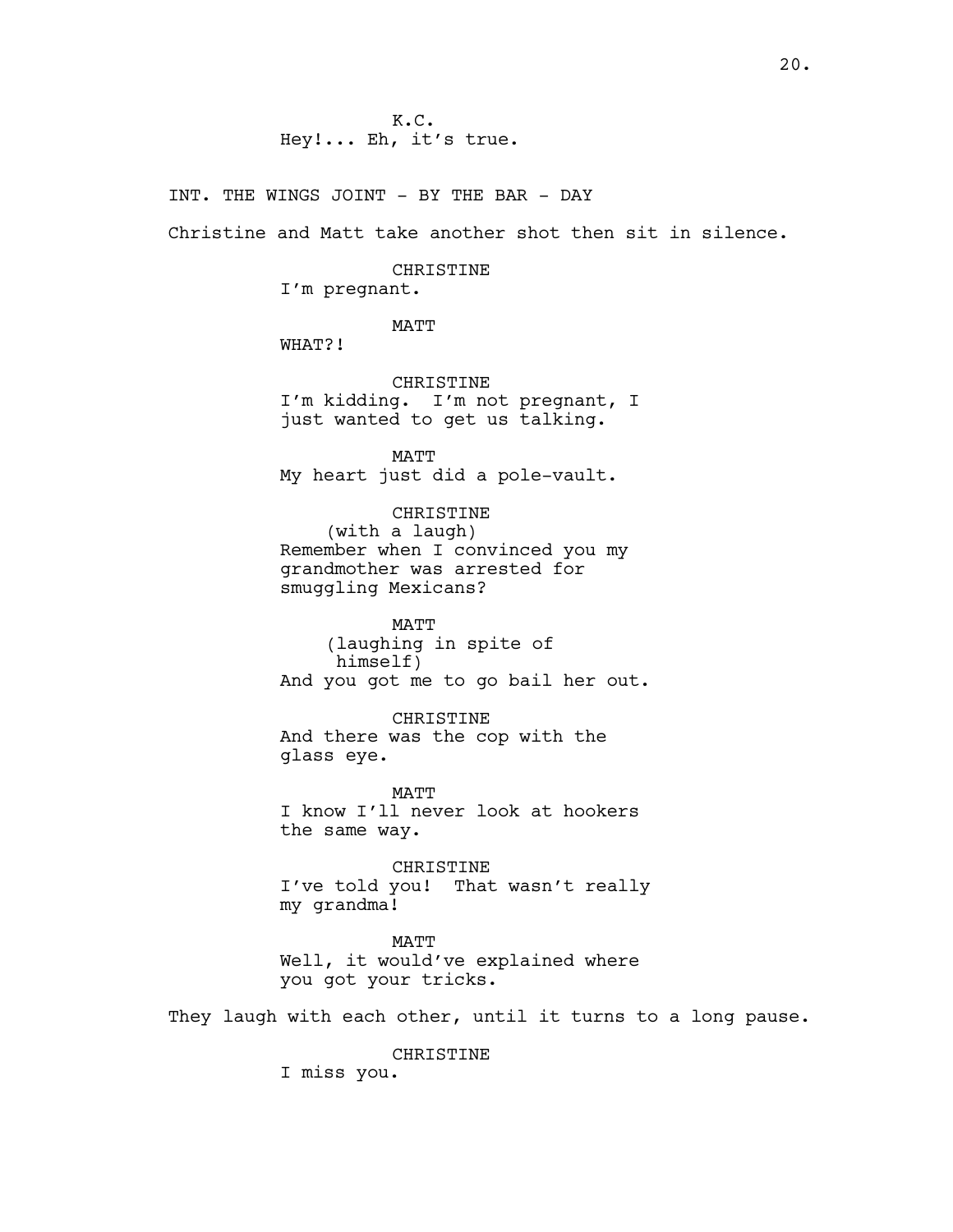**MATT** I miss you too.

A long silence.

MATT (CONT'D) I should get back to the table.

CHRISTINE I gotta get back to the kitchen. (pause) I wanted you to know. I started taking piccolo lessons.

Christine walks into the kitchen.

MATT She still hasn't gotten that was metaphor?

INT. THE WINGS JOINT - AT THE BOOTH - DAY

Matt flops down into the booth next to Danielle.

DANIELLE You okay? You look a little roughed up.

MATT Nah, I'm good.

DANIELLE Well, it can't be worse than being an Ohio State fan, am I right?

K.C. Too far. Too far.

Matt is suddenly a ball of fury.

MATT For your information. 2006 - Ohio State is #1, Michigan is #2. Ohio State wins, we rule!

DANIELLE Oh yeah?! 1908 - Michigan won 86 to 0. We rule!

MATT That was a hundred years ago!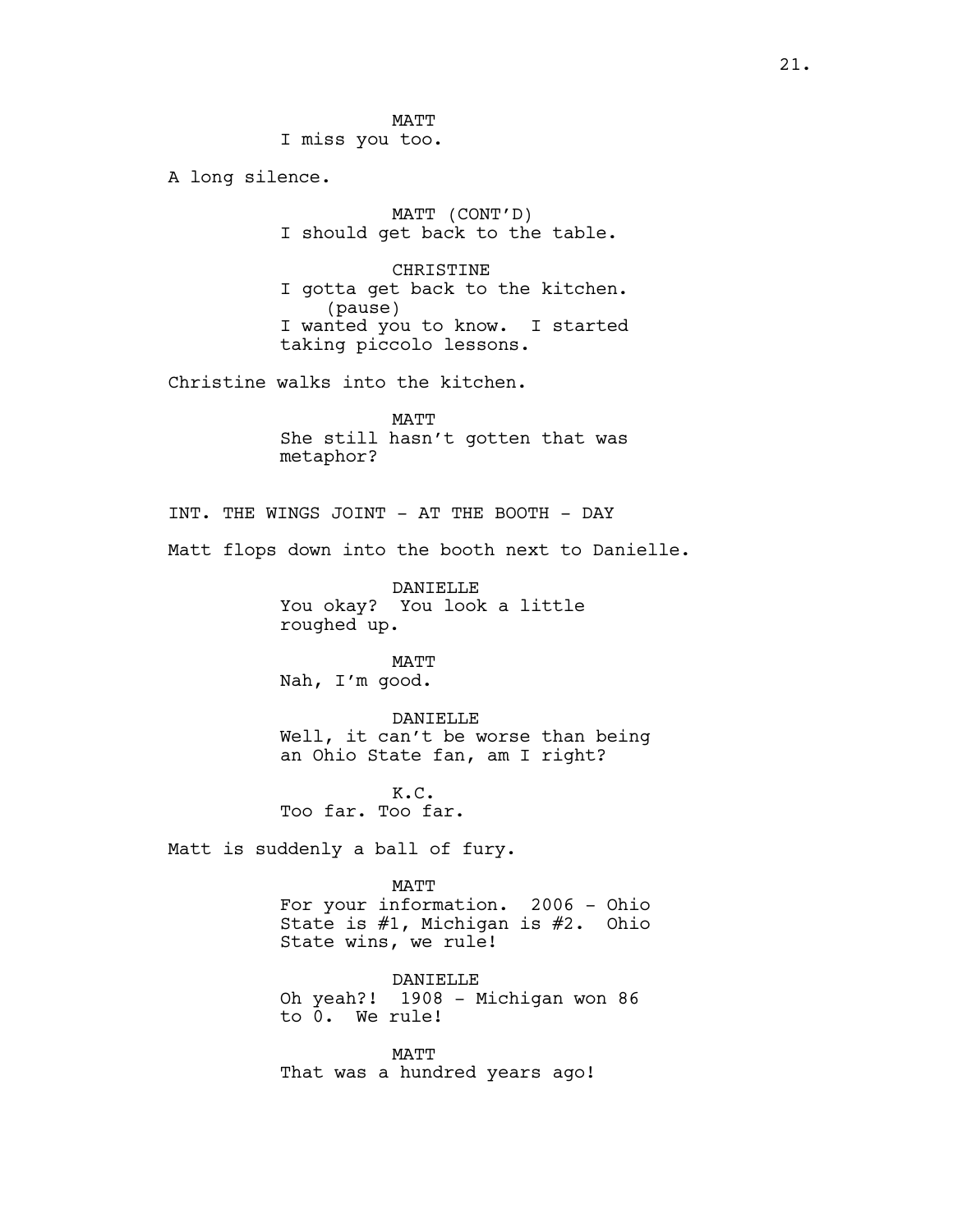DANTELLE

So let's talk current...

MATT

Yeah, let's talk current. I'm living with some Wolverines fan, who prances around naked, and tries to manipulate me into polka!

Matt was too loud. People definitely overheard him.

DANIELLE Real classy, Matt. You know what, fine, I'll be out by tomorrow.

Danielle storms away. But then she comes back:

DANIELLE (CONT'D) And for the record, it takes two to polka!

And Danielle leaves.

K.C. Matt, so help me... If you just lost our roommate and I have to get a real job...

AISHA Leave Danny alone. I need my web designer. She brings me candy.

K.C.

Matt, I know you're still dealing with the Christine thing. But stop punishing Danielle.

MATT But I... She said... Michigan... (beat) I've been terrible. Haven't I?

AISHA He's not the brightest one, but he sure is pretty.

MATT I gotta say, "I'm sorry."

Matt is quickly on his feet and out the door.

AISHA Oooh. Oooh. Reason #5: You'll always be sorry.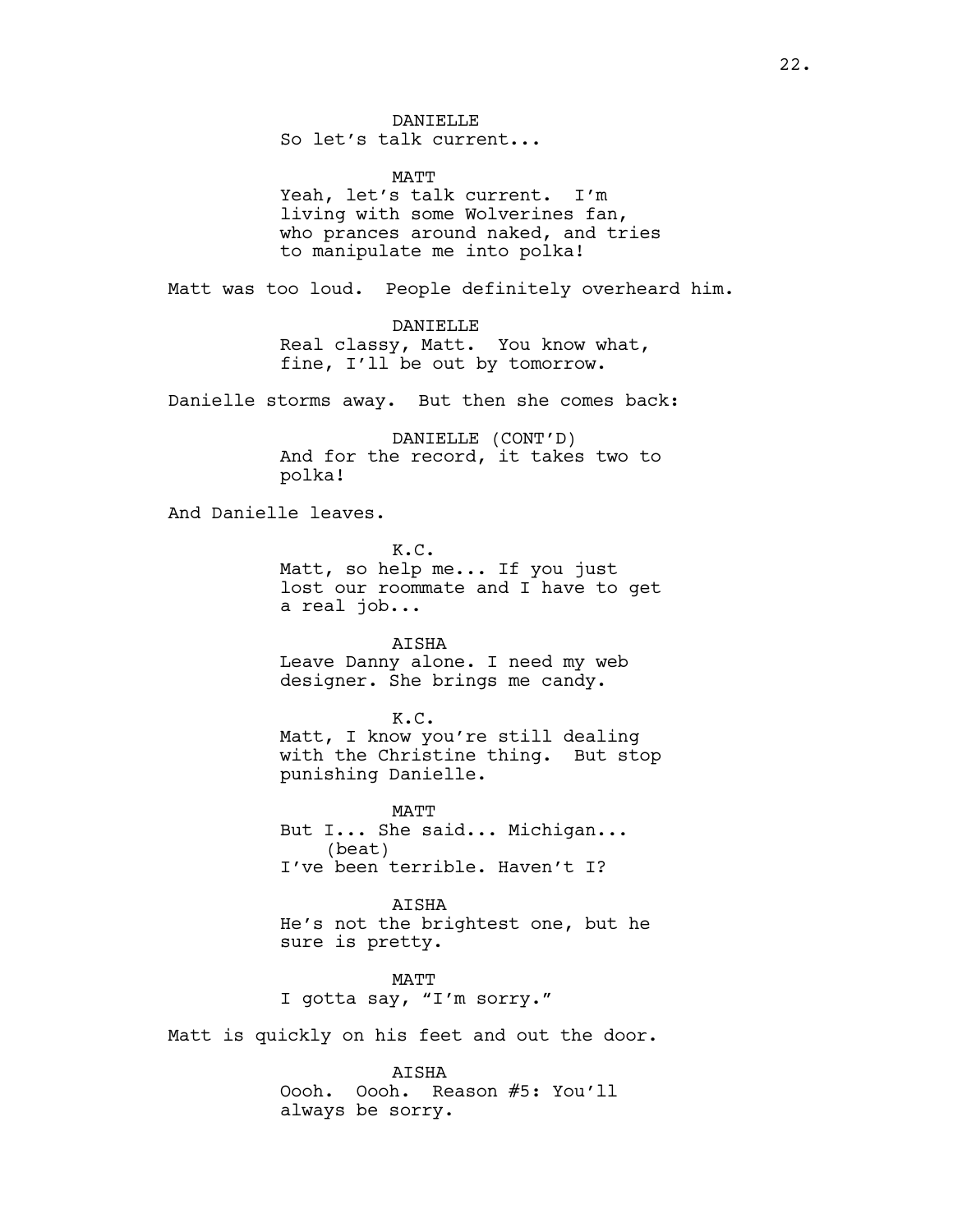K.C. On the bright side, we get to eat their wings.

K.C. and Aisha happily dig into Matt and Danielle's wings. Christine walks over sits where Danielle had been sitting.

> CHRISTINE "New Hook-Up" was in my seat.

AISHA This will always be your seat.

CHRISTINE Thanks. How's the blog coming?

Christine leans forward to read and a necklace falls out of her shirt. Dangling on the necklace is a diamond ring.

> K.C. Um, Christine isn't it customary to return an engagement ring after you break up?

> AISHA That's silly. I bought my last car with unreturned diamond rings.

**CHRISTINE** Matt told me to keep it.

K.C. But why are you still wearing it?

CHRISTINE You never know what might happen.

Christine leaves. K.C. is shocked.

K.C.

(to Aisha) At least you're not interested in Matt too.

AISHA

Well...

K.C. Are you kidding? You like Matt?!

AISHA Now that I know everyone else does!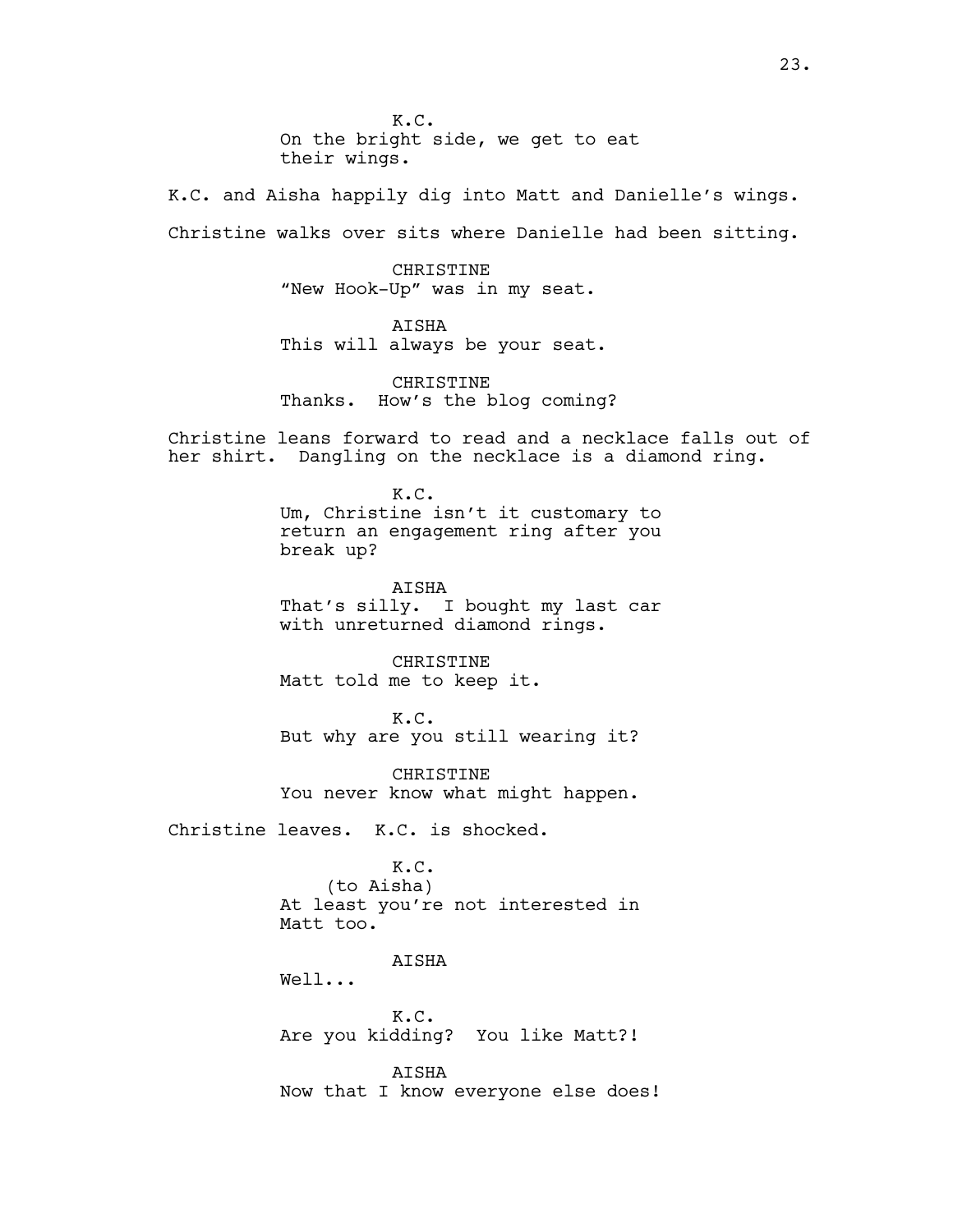K.C. shakes his head in disbelief.

INT. MATT & DANIELLE'S APARTMENT LIVING ROOM - NIGHT

Matt returns to the apartment. Danielle is packing.

MATT

Danielle, you don't need to pack.

DANIELLE

I'm sorry, did you miss the past fifteen minutes? We're always at each other's throats.

MATT Speaking of which, that kissing thing you do... I really like that.

DANIELLE

And it's not a good idea for roommates to fool around. Apparently there's five reasons.

**MATT** So we won't anymore. Just birthdays and Saturdays.

Danielle smiles.

MATT (CONT'D) There's a smile. Look, I'd really like it if you stayed as my roommate.

DANIELLE Even with  $57 - 42 - 6?$ 

MATT

(biting his lip) No comment. Anyway, we both live in L.A. now, why don't we put aside our alma maters and adopt the home team?

Matt pulls out two Baby Blue hats for the UCLA Bruins.

MATT (CONT'D) Roommates? Friends?

Danielle takes the UCLA hat from Matt.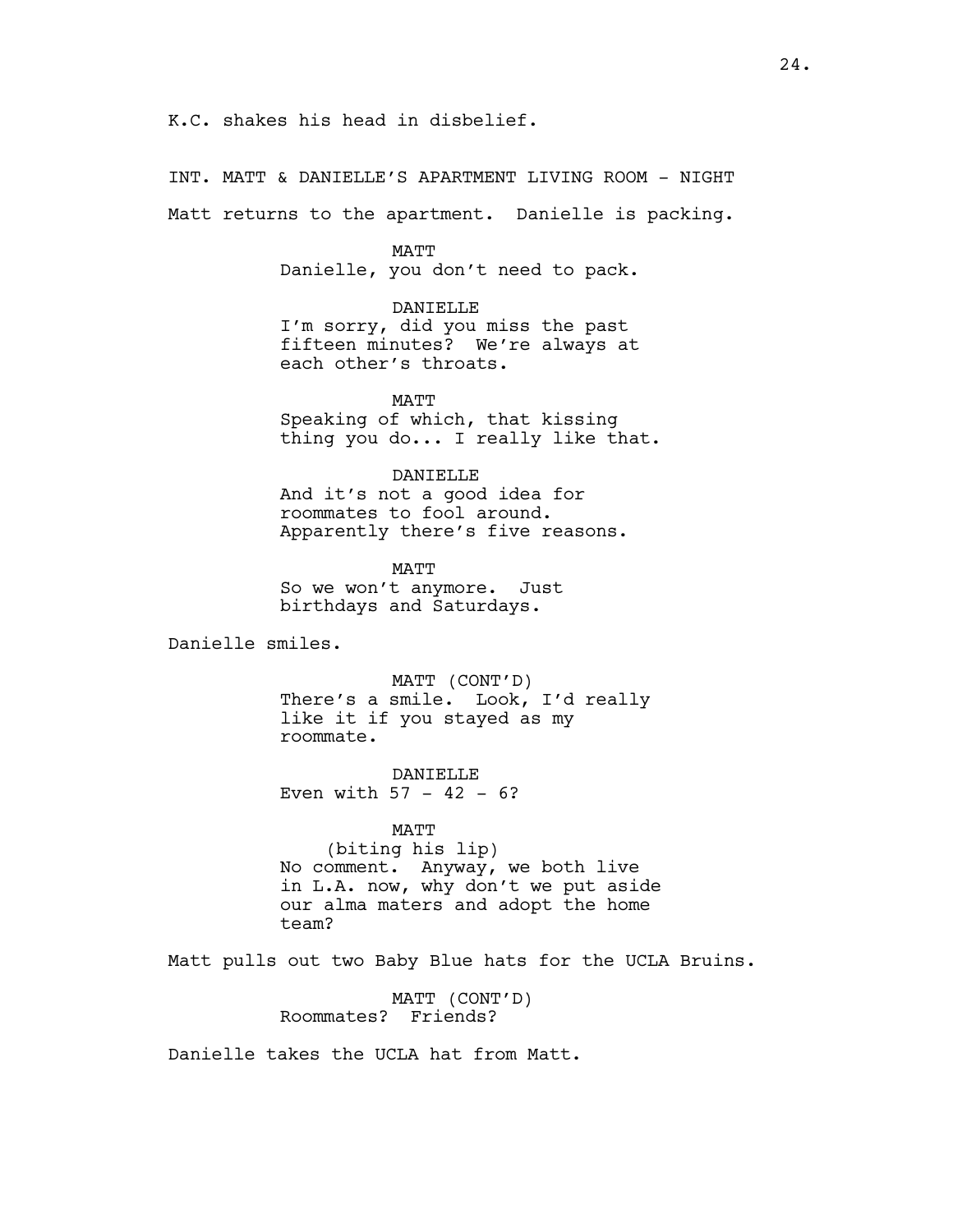DANIELLE That's really sweet. I'd like to stay... and be friends. (beat) But I'll be damned if I ever wear a UCLA hat! Go USC!

Danielle and Matt smile at each other.

END OF ACT TWO

COMMERCIAL #3

BEGIN TAG

INT. THE WINGS JOINT - AT THE BOOTH - DAY

Matt brings Danielle back to the Wings Joint.

K.C. and Aisha are still there, sitting with Christine in her seat. Matt sits in his seat. Danielle pulls up a chair.

All five of them look at each. It's kind of awkward.

MATT Christine this is Danielle, our new roommate. Danielle - Christine.

DANIELLE Nice to meet you.

CHRISTINE Yeah. You too.

Awkward silence.

MATT So Danielle here is a Trojans fan.

All five of them explode into argument.

K.C. (overlapping) Oh! Thank you! Thank god, someone else has sense! CHRISTINE (overlapping) Are you kidding me!? The enemy!

> MATT (overlapping) C'mon! She's a crazy person!